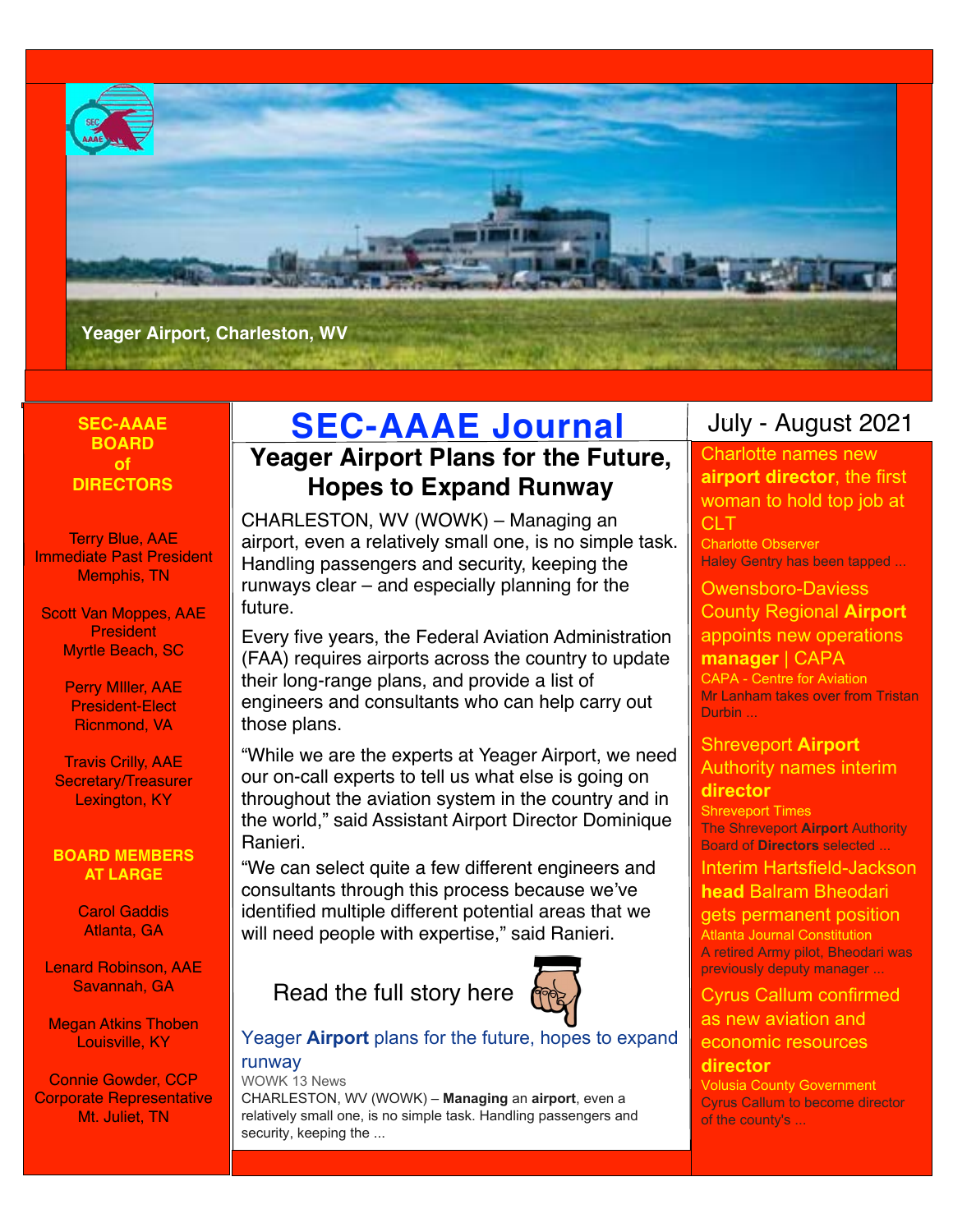# **JACKSONVILLE AVIATION AUTHORITY EXECUTIVE HONORED**

The top executive for the Jacksonville Aviation Authority (JAA) has been honored for his service to the airport industry.

Mark VanLoh, A.A.E., CEO of the JAA, was named a recipient of the Distinguished Service Award by the American Association of Airport Executives. The award marks contributions officials make to the airport industry.

VanLoh was presented the award by the JAA board of directors Monday.



Pictured (from left): Mark VanLoh, A.A.E., Kelly Campbell, A.A.E., executive director of aviation at Lubbock Preston Smith International Airport, presenting the award on behalf of AAAE; and Patrick Kilbane, JAA board chair.

Kelly Campbell, chair of the Association of Airport Executives, said VanLoh earned the honor for work that began before and including his service in Jacksonville.

"For more than three decades, Mark VanLoh has served as a model airport professional, a respected aviation industry voice, and an effective leader in the communities that have been fortunate enough to have his services," Campbell said. "Mark is the rare breed who has proved adept at getting things done while always being agreeable and respectful. It is fitting that AAAE is honoring him for his dedication, his professionalism, and his significant career achievements."

VanLoh was first certified as an airport executive in 1989 and has served in the executive branch at airports including Rockford, Illinois, Toledo and Cleveland, Ohio, Tulsa, Oklahoma, and other locales.

[Jackson Municipal](https://www.google.com/url?rct=j&sa=t&url=http://www.msstate.edu/newsroom/article/2021/05/jackson-municipal-airport-authority-teams-mississippi-state-university&ct=ga&cd=CAEYACoUMTY3NzIyNjY5NDkxNzA5NjA2MzIyHDE0ODBmMGNhZjliMjExMmU6Y29tOmVuOlVTOlI&usg=AFQjCNG8iveNp8PVvf8MyqZsZkMRQZ3LTQ) **[Airport](https://www.google.com/url?rct=j&sa=t&url=http://www.msstate.edu/newsroom/article/2021/05/jackson-municipal-airport-authority-teams-mississippi-state-university&ct=ga&cd=CAEYACoUMTY3NzIyNjY5NDkxNzA5NjA2MzIyHDE0ODBmMGNhZjliMjExMmU6Y29tOmVuOlVTOlI&usg=AFQjCNG8iveNp8PVvf8MyqZsZkMRQZ3LTQ)** [Authority teams up with Mississippi State University to advance ...](https://www.google.com/url?rct=j&sa=t&url=http://www.msstate.edu/newsroom/article/2021/05/jackson-municipal-airport-authority-teams-mississippi-state-university&ct=ga&cd=CAEYACoUMTY3NzIyNjY5NDkxNzA5NjA2MzIyHDE0ODBmMGNhZjliMjExMmU6Y29tOmVuOlVTOlI&usg=AFQjCNG8iveNp8PVvf8MyqZsZkMRQZ3LTQ)

Mississippi State Newsroom

"Today is monumental," stated Paul A. Brown, JMAA **CEO**. "It's a unique opportunity to be a part of cutting-edge advancements for the enhancement of ...

# [West Virginia pilots give kids a first flight](https://www.google.com/url?rct=j&sa=t&url=https://www.wvgazettemail.com/ap/state/west-virginia-pilots-give-kids-a-first-flight/article_5e45e270-1d49-561f-9296-07a2022141c3.html&ct=ga&cd=CAEYBioUMTM5NzkxNjc4ODA2MzY1Mzg5MzIyGjEyYzMwOTdlZDc1NDlmN2U6Y29tOmVuOlVT&usg=AFQjCNE8v_8cgYhRv2dEMjnnve0OfBzzWQ)

Charleston Gazette-Mail

Earlier this month, the Fairmont **Municipal Airport** buzzed with the sounds of planes taking flight, its parking lots packed with kids and parents lining up ...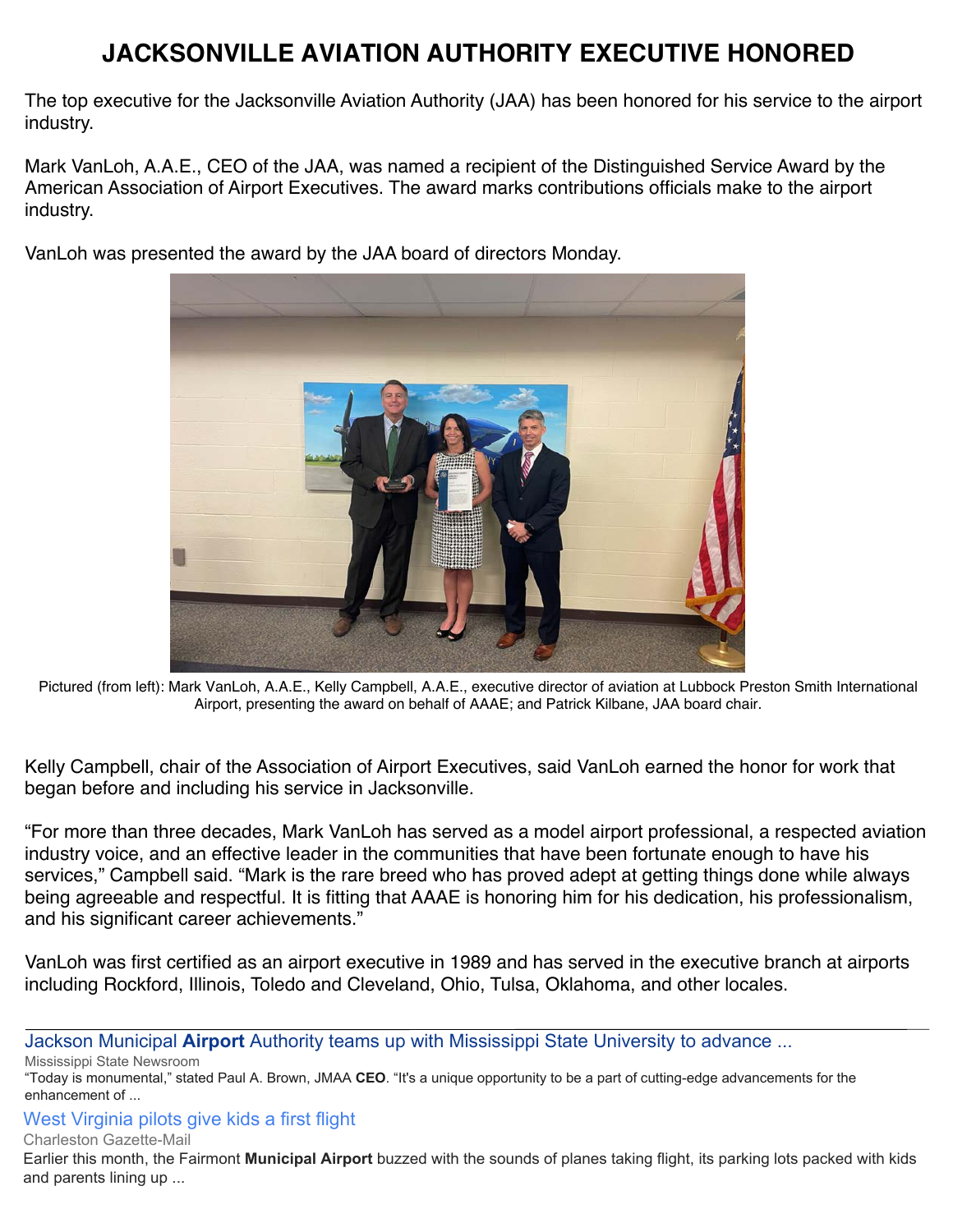# **COLUMBUS AIRPORT GETS REGIONAL HONOR**

By Leonard Hall | May 27, 2021 at 11:01 PM EDT - Updated May 27 at 11:01 PM

COLUMBUS, Ga. (WTVM) - The Columbus Airport is getting regional recognition for its service in 2020.

They received the Air Carrier Airport Safety Award.

The honor is for their action in maintaining airport safety. The airport competed with counterparts in eight other states including Alabama, Tennessee, and Florida.

Last year, new programs and additional direction and location signs were put in place, which allowed drivers to have more awareness.

[Women in Aviation Chapter Organizes in Tupelo](https://www.google.com/url?rct=j&sa=t&url=https://www.aviationpros.com/aircraft/business-general-aviation/news/21224904/women-in-aviation-chapter-organizes-in-tupelo&ct=ga&cd=CAEYACoTMTM5MDI5MzUyODM5MDQ3NjU4MTIcMTQ4MGYwY2FmOWIyMTEyZTpjb206ZW46VVM6Ug&usg=AFQjCNGAsomLXTpwZ-iSQCR7evG5f6kbEg)

AviationPros.com

Tupelo Regional **Airport** executive **director** Joe Wheeler is a member. He fully supports the formation of a chapter in Tupelo. "**The airport** is now a ...

[Leaders Review](https://www.google.com/url?rct=j&sa=t&url=https://www.thepilot.com/news/leaders-review-airport-master-plan/article_e91b68ec-c2e1-11eb-bf7e-3729893f8cfa.html&ct=ga&cd=CAEYACoUMTMzNDE4MDcxODIxODM3OTI4MzEyHDhlY2I2NzFkZWZlZDY4MWU6Y29tOmVuOlVTOlI&usg=AFQjCNHaF46zqkLylsi07mMYGdj3EJBL-Q) **[Airport](https://www.google.com/url?rct=j&sa=t&url=https://www.thepilot.com/news/leaders-review-airport-master-plan/article_e91b68ec-c2e1-11eb-bf7e-3729893f8cfa.html&ct=ga&cd=CAEYACoUMTMzNDE4MDcxODIxODM3OTI4MzEyHDhlY2I2NzFkZWZlZDY4MWU6Y29tOmVuOlVTOlI&usg=AFQjCNHaF46zqkLylsi07mMYGdj3EJBL-Q)** [Master Plan](https://www.google.com/url?rct=j&sa=t&url=https://www.thepilot.com/news/leaders-review-airport-master-plan/article_e91b68ec-c2e1-11eb-bf7e-3729893f8cfa.html&ct=ga&cd=CAEYACoUMTMzNDE4MDcxODIxODM3OTI4MzEyHDhlY2I2NzFkZWZlZDY4MWU6Y29tOmVuOlVTOlI&usg=AFQjCNHaF46zqkLylsi07mMYGdj3EJBL-Q)

Southern Pines Pilot

**Airport Manager** Scotty Malta responded it was purely a funding issue. Grant eligible capital improvements include \$2.4 million to replace the runway ...

[Lee County Port Authority's Ben Siegel Named 2020 Air Carrier](https://www.google.com/url?rct=j&sa=t&url=https://www.aviationpros.com/airports/press-release/21225223/lee-county-port-authority-lee-county-port-authoritys-ben-siegel-named-2020-air-carrier-airport-manager-of-the-year-by-the-federal-aviation-administration&ct=ga&cd=CAEYASoUMTU5MzE0Njg4MTg3NDM3MzI1NzgyHDE0ODBmMGNhZjliMjExMmU6Y29tOmVuOlVTOlI&usg=AFQjCNG7rk-vJPRGj2K94wDqAC6yfvYmoQ) **[Airport Manager](https://www.google.com/url?rct=j&sa=t&url=https://www.aviationpros.com/airports/press-release/21225223/lee-county-port-authority-lee-county-port-authoritys-ben-siegel-named-2020-air-carrier-airport-manager-of-the-year-by-the-federal-aviation-administration&ct=ga&cd=CAEYASoUMTU5MzE0Njg4MTg3NDM3MzI1NzgyHDE0ODBmMGNhZjliMjExMmU6Y29tOmVuOlVTOlI&usg=AFQjCNG7rk-vJPRGj2K94wDqAC6yfvYmoQ)** [of the Year by the ...](https://www.google.com/url?rct=j&sa=t&url=https://www.aviationpros.com/airports/press-release/21225223/lee-county-port-authority-lee-county-port-authoritys-ben-siegel-named-2020-air-carrier-airport-manager-of-the-year-by-the-federal-aviation-administration&ct=ga&cd=CAEYASoUMTU5MzE0Njg4MTg3NDM3MzI1NzgyHDE0ODBmMGNhZjliMjExMmU6Y29tOmVuOlVTOlI&usg=AFQjCNG7rk-vJPRGj2K94wDqAC6yfvYmoQ) AviationPros.com

This award is given to an **airport** professional who exemplifies excellence in **airport management**, demonstrates exceptional leadership, tirelessly works ...

[Shreveport Regional announces new flights as passenger numbers increase](https://www.google.com/url?rct=j&sa=t&url=https://www.ktbs.com/news/shreveport-regional-announces-new-flights-as-passenger-numbers-increase/article_e9ea8ace-c3c6-11eb-8bca-238c4f25d2ad.html&ct=ga&cd=CAEYAioUMTU5MzE0Njg4MTg3NDM3MzI1NzgyHDE0ODBmMGNhZjliMjExMmU6Y29tOmVuOlVTOlI&usg=AFQjCNFHNvMHxxVfEAxGIteLGKrwHI919A)

**KTBS** 

... market, we encourage residents to continue to fly from Shreveport," said Stacy Kuba, deputy **director of airports** for the Shreveport Airport Authority.

# **President Van Moppes is seeking members with an interest in serving on the SEC-AAAE Student Scholarship & Acedemic Outreach Committee.**

# **Individuals interested in serving may notify President Van Moppes at vanmoppess@horrycounty.org.**

# [Tape cutting at Marco Island](https://www.google.com/url?rct=j&sa=t&url=https://swfloridadailynews.com/tape-cutting-at-marco-island-airport/&ct=ga&cd=CAEYBCoTNjM0MTIyNjA5NTA0NjA4NjU4NzIcOGVjYjY3MWRlZmVkNjgxZTpjb206ZW46VVM6Ug&usg=AFQjCNEGOVhB_rShZbtz9gNEmYRPfE1KZw) **[Airport](https://www.google.com/url?rct=j&sa=t&url=https://swfloridadailynews.com/tape-cutting-at-marco-island-airport/&ct=ga&cd=CAEYBCoTNjM0MTIyNjA5NTA0NjA4NjU4NzIcOGVjYjY3MWRlZmVkNjgxZTpjb206ZW46VVM6Ug&usg=AFQjCNEGOVhB_rShZbtz9gNEmYRPfE1KZw)** [| SW Florida Daily News](https://www.google.com/url?rct=j&sa=t&url=https://swfloridadailynews.com/tape-cutting-at-marco-island-airport/&ct=ga&cd=CAEYBCoTNjM0MTIyNjA5NTA0NjA4NjU4NzIcOGVjYjY3MWRlZmVkNjgxZTpjb206ZW46VVM6Ug&usg=AFQjCNEGOVhB_rShZbtz9gNEmYRPfE1KZw)

SW Florida Daily News

Justin Lobb, the longtime former **airport manager**, entertained the audience with great anecdotes and remarks. The managing director of the Marco ...

# [Atlanta](https://www.google.com/url?rct=j&sa=t&url=https://www.bizjournals.com/atlanta/news/2021/06/04/atlanta-airport-concessions-city-council.html&ct=ga&cd=CAEYACoUMTcxMDAxNTQ0NzUyMDgzMTA1ODUyHDhlY2I2NzFkZWZlZDY4MWU6Y29tOmVuOlVTOlI&usg=AFQjCNFfknKE_2dOHZTMUdFLiLDyARk62A) **[airport](https://www.google.com/url?rct=j&sa=t&url=https://www.bizjournals.com/atlanta/news/2021/06/04/atlanta-airport-concessions-city-council.html&ct=ga&cd=CAEYACoUMTcxMDAxNTQ0NzUyMDgzMTA1ODUyHDhlY2I2NzFkZWZlZDY4MWU6Y29tOmVuOlVTOlI&usg=AFQjCNFfknKE_2dOHZTMUdFLiLDyARk62A)** [officials seek more rent relief for retail vendors](https://www.google.com/url?rct=j&sa=t&url=https://www.bizjournals.com/atlanta/news/2021/06/04/atlanta-airport-concessions-city-council.html&ct=ga&cd=CAEYACoUMTcxMDAxNTQ0NzUyMDgzMTA1ODUyHDhlY2I2NzFkZWZlZDY4MWU6Y29tOmVuOlVTOlI&usg=AFQjCNFfknKE_2dOHZTMUdFLiLDyARk62A)

Atlanta Business Chronicle

Interim General **Manager** of Hartsfield-Jackson Balram Bheodari said the extension would help concessionaires handle inventory losses and the cost of ...

## [Atlanta](https://www.google.com/url?rct=j&sa=t&url=https://www.ajc.com/news/atlanta-news/atlanta-airport-still-the-busiest/YAYECFH2YVCEJDXKJREVYSUINM/&ct=ga&cd=CAEYACoTOTkzNjk5MjEyMTI4MTE0NzY4NjIcOGVjYjY3MWRlZmVkNjgxZTpjb206ZW46VVM6Ug&usg=AFQjCNE6JIlYq__u5OVTk4l9kNm9dOjNOA) **[airport](https://www.google.com/url?rct=j&sa=t&url=https://www.ajc.com/news/atlanta-news/atlanta-airport-still-the-busiest/YAYECFH2YVCEJDXKJREVYSUINM/&ct=ga&cd=CAEYACoTOTkzNjk5MjEyMTI4MTE0NzY4NjIcOGVjYjY3MWRlZmVkNjgxZTpjb206ZW46VVM6Ug&usg=AFQjCNE6JIlYq__u5OVTk4l9kNm9dOjNOA)** [still the "busiest"](https://www.google.com/url?rct=j&sa=t&url=https://www.ajc.com/news/atlanta-news/atlanta-airport-still-the-busiest/YAYECFH2YVCEJDXKJREVYSUINM/&ct=ga&cd=CAEYACoTOTkzNjk5MjEyMTI4MTE0NzY4NjIcOGVjYjY3MWRlZmVkNjgxZTpjb206ZW46VVM6Ug&usg=AFQjCNE6JIlYq__u5OVTk4l9kNm9dOjNOA)

Atlanta Journal Constitution

The Federal **Aviation** Administration confirmed Thursday that Atlanta's ... 1 bragging rights since the late 1990s when Atlanta's **airport** stepped up to ... set up here," said Mario Diaz, deputy general **manager** of Hartsfield-Jackson.

# [Southwest Airlines returns to Jackson](https://www.google.com/url?rct=j&sa=t&url=https://www.magnoliastatelive.com/2021/06/05/southwest-airlines-returns-to-jackson-airport-sunday/&ct=ga&cd=CAEYBioUMTU0MDU3OTI3Mjk3OTc2NDEwNjYyGjEyYzMwOTdlZDc1NDlmN2U6Y29tOmVuOlVT&usg=AFQjCNGDIR3Ub-YQGcQaIQqdawyXrL0HDg) **[airport](https://www.google.com/url?rct=j&sa=t&url=https://www.magnoliastatelive.com/2021/06/05/southwest-airlines-returns-to-jackson-airport-sunday/&ct=ga&cd=CAEYBioUMTU0MDU3OTI3Mjk3OTc2NDEwNjYyGjEyYzMwOTdlZDc1NDlmN2U6Y29tOmVuOlVT&usg=AFQjCNGDIR3Ub-YQGcQaIQqdawyXrL0HDg)**

Magnolia State Live

After seven years, Southwest Airlines returns to the Jackson-Medgar Wiley Evers **International Airport** Sunday, June 6. The airline returns with nonstop ...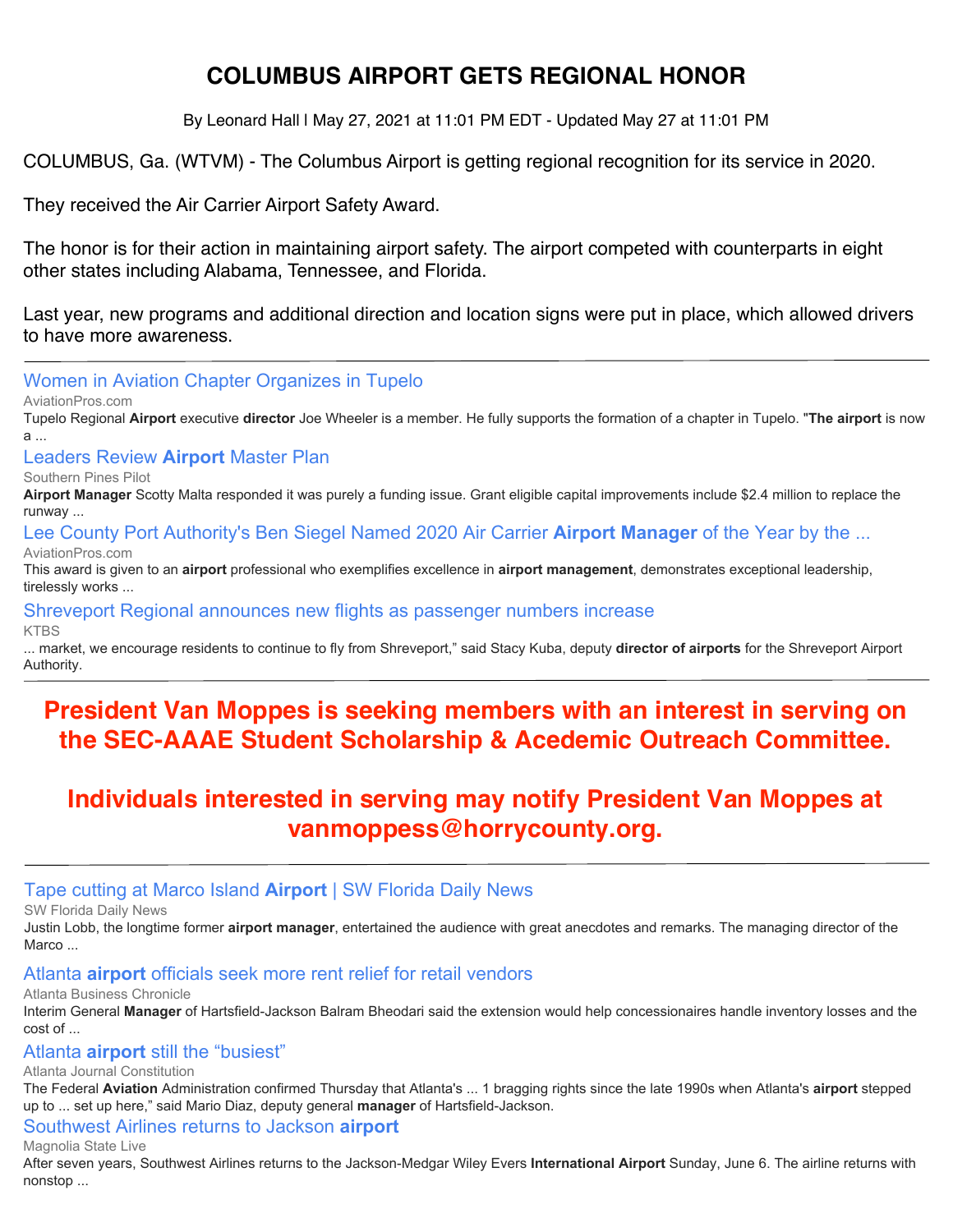# **[Georgia airport](https://www.google.com/url?rct=j&sa=t&url=https://accesswdun.com/article/2021/5/1001866&ct=ga&cd=CAEYASoUMTYyNjk2NjA1MTYzNzMzMTcwMDAyHGM3YmQ5ZjdhY2UzMWNjMWI6Y29tOmVuOlVTOlI&usg=AFQjCNFECB6iY4LUPyALMFkTo1-Q3YQswA)** [gets new flights to Texas, North Carolina](https://www.google.com/url?rct=j&sa=t&url=https://accesswdun.com/article/2021/5/1001866&ct=ga&cd=CAEYASoUMTYyNjk2NjA1MTYzNzMzMTcwMDAyHGM3YmQ5ZjdhY2UzMWNjMWI6Y29tOmVuOlVTOlI&usg=AFQjCNFECB6iY4LUPyALMFkTo1-Q3YQswA)

#### **AccessWDUN**

**COLUMBUS**, **Ga**. (AP) — A Georgia **airport** is gaining flights to two more cities. American Airlines announced on Thursday that it will offer service from ...

## [Major expansion projects announced at Raleigh Exec Jetport](https://www.google.com/url?rct=j&sa=t&url=https://www.sanfordherald.com/archives/major-expansion-projects-announced-at-raleigh-exec-jetport/article_e470c0da-3bb6-557e-85c1-6d371d2faab1.html&ct=ga&cd=CAEYASoTOTE1MzUyMDY0NDE5NTA3NTY2MjIcMTQ4MGYwY2FmOWIyMTEyZTpjb206ZW46VVM6Ug&usg=AFQjCNFpAaFvt41Ajx6-H4eziQlJKDRb9w)

#### The Sanford Herald

Pictured, from left, are **Airport** Authority Vice **Chairman** Tom Dossenbach, Lee County Commission **Chair** Kirk Smith, Sanford Contractors Vice **President** ...

[Miami](https://www.google.com/url?rct=j&sa=t&url=https://www.local10.com/news/local/2021/05/05/miami-airport-leads-the-charge-with-wheelchair-power-stations/&ct=ga&cd=CAEYEioTOTAzNDA2NjY0OTgzNzY2Njg1MTIcMTQ4MGYwY2FmOWIyMTEyZTpjb206ZW46VVM6Ug&usg=AFQjCNGYqsVNiGOVUBALKkQxeWOcu20s-A) **[airport](https://www.google.com/url?rct=j&sa=t&url=https://www.local10.com/news/local/2021/05/05/miami-airport-leads-the-charge-with-wheelchair-power-stations/&ct=ga&cd=CAEYEioTOTAzNDA2NjY0OTgzNzY2Njg1MTIcMTQ4MGYwY2FmOWIyMTEyZTpjb206ZW46VVM6Ug&usg=AFQjCNGYqsVNiGOVUBALKkQxeWOcu20s-A)** [leads the charge with wheelchair power stations](https://www.google.com/url?rct=j&sa=t&url=https://www.local10.com/news/local/2021/05/05/miami-airport-leads-the-charge-with-wheelchair-power-stations/&ct=ga&cd=CAEYEioTOTAzNDA2NjY0OTgzNzY2Njg1MTIcMTQ4MGYwY2FmOWIyMTEyZTpjb206ZW46VVM6Ug&usg=AFQjCNGYqsVNiGOVUBALKkQxeWOcu20s-A)

#### WPLG Local 10

... said Lester Sola, **the airport's director**. MIA is one of the first U.S. **airports** to do this, leading the charge, so to speak. "It transcends. Travel is amazing.

[Miami-Dade commissioners overrule mayor, pick MCM for MIA construction contract](https://www.google.com/url?rct=j&sa=t&url=https://www.miamiherald.com/news/local/community/miami-dade/article251170039.html&ct=ga&cd=CAEYEyoUMTA0MTQyNzc0MDU4NjYxMTQ4MzUyHDhlY2I2NzFkZWZlZDY4MWU6Y29tOmVuOlVTOlI&usg=AFQjCNFu5x_KxVNMkK8YaY9LqjG-UDkibA)

#### Miami Herald

... Levine Cava's last-minute alternative plan to ditch the bidding process altogether and have **airport managers** oversee the small jobs themselves.

#### [Pensacola International](https://www.google.com/url?rct=j&sa=t&url=https://centreforaviation.com/news/pensacola-international-airport-to-handle-around-22m-pax-in-2021-1066621&ct=ga&cd=CAEYHyoUMTA0MTQyNzc0MDU4NjYxMTQ4MzUyHDhlY2I2NzFkZWZlZDY4MWU6Y29tOmVuOlVTOlI&usg=AFQjCNF-AprpASmy3u_WK7WrWdCCSCE9bQ) **[Airport](https://www.google.com/url?rct=j&sa=t&url=https://centreforaviation.com/news/pensacola-international-airport-to-handle-around-22m-pax-in-2021-1066621&ct=ga&cd=CAEYHyoUMTA0MTQyNzc0MDU4NjYxMTQ4MzUyHDhlY2I2NzFkZWZlZDY4MWU6Y29tOmVuOlVTOlI&usg=AFQjCNF-AprpASmy3u_WK7WrWdCCSCE9bQ)** [to handle around 2.2m pax in 2021](https://www.google.com/url?rct=j&sa=t&url=https://centreforaviation.com/news/pensacola-international-airport-to-handle-around-22m-pax-in-2021-1066621&ct=ga&cd=CAEYHyoUMTA0MTQyNzc0MDU4NjYxMTQ4MzUyHDhlY2I2NzFkZWZlZDY4MWU6Y29tOmVuOlVTOlI&usg=AFQjCNF-AprpASmy3u_WK7WrWdCCSCE9bQ)

#### CAPA - Centre for Aviation

**Airport** marketing **manager** Lewis Garvin said the **airport** handled over 2.2 million passengers in 2019 and is expecting to handle around the same ...

#### [Boca Raton](https://www.google.com/url?rct=j&sa=t&url=https://www.aviationpros.com/airports/press-release/21221472/boca-raton-airport-authority-boca-raton-airport-authority-provides-boca-helping-hands-with-1226-pounds-of-supplies&ct=ga&cd=CAEYCioTOTAzNDA2NjY0OTgzNzY2Njg1MTIcMTQ4MGYwY2FmOWIyMTEyZTpjb206ZW46VVM6Ug&usg=AFQjCNFepbfm4K8Dup52Px3XiuqY78nFQg) **[Airport](https://www.google.com/url?rct=j&sa=t&url=https://www.aviationpros.com/airports/press-release/21221472/boca-raton-airport-authority-boca-raton-airport-authority-provides-boca-helping-hands-with-1226-pounds-of-supplies&ct=ga&cd=CAEYCioTOTAzNDA2NjY0OTgzNzY2Njg1MTIcMTQ4MGYwY2FmOWIyMTEyZTpjb206ZW46VVM6Ug&usg=AFQjCNFepbfm4K8Dup52Px3XiuqY78nFQg)** [Authority Provides Boca Helping Hands with 1226 Pounds of Supplies](https://www.google.com/url?rct=j&sa=t&url=https://www.aviationpros.com/airports/press-release/21221472/boca-raton-airport-authority-boca-raton-airport-authority-provides-boca-helping-hands-with-1226-pounds-of-supplies&ct=ga&cd=CAEYCioTOTAzNDA2NjY0OTgzNzY2Njg1MTIcMTQ4MGYwY2FmOWIyMTEyZTpjb206ZW46VVM6Ug&usg=AFQjCNFepbfm4K8Dup52Px3XiuqY78nFQg)

AviationPros.com

Boca Raton **Airport** Authority **management** and **airport** tenants, including Atlantic Aviation, Boomers, Fairfield Inn & Suites by Marriott, Privaira, and ...

#### [Columbia Regional](https://www.google.com/url?rct=j&sa=t&url=https://krcgtv.com/news/local/columbia-airport-adds-additional-flights-as-pandemic-restrictions-ease&ct=ga&cd=CAEYAioUMTA4NzA3NTkwODA2OTAwMTI2NTgyHDhlY2I2NzFkZWZlZDY4MWU6Y29tOmVuOlVTOlI&usg=AFQjCNHvzskQDrlCY9_R5uKfKt9FP7r3Vw) **[Airport](https://www.google.com/url?rct=j&sa=t&url=https://krcgtv.com/news/local/columbia-airport-adds-additional-flights-as-pandemic-restrictions-ease&ct=ga&cd=CAEYAioUMTA4NzA3NTkwODA2OTAwMTI2NTgyHDhlY2I2NzFkZWZlZDY4MWU6Y29tOmVuOlVTOlI&usg=AFQjCNHvzskQDrlCY9_R5uKfKt9FP7r3Vw)** [adds additional flights as pandemic restrictions ease](https://www.google.com/url?rct=j&sa=t&url=https://krcgtv.com/news/local/columbia-airport-adds-additional-flights-as-pandemic-restrictions-ease&ct=ga&cd=CAEYAioUMTA4NzA3NTkwODA2OTAwMTI2NTgyHDhlY2I2NzFkZWZlZDY4MWU6Y29tOmVuOlVTOlI&usg=AFQjCNHvzskQDrlCY9_R5uKfKt9FP7r3Vw)

#### krcgtv.com

American Airlines resumed direct flights to and from Chicago and added a third flight between Columbia and Dallas. The **manager** of the **airport**, Mike ...

#### [Louisville's](https://www.google.com/url?rct=j&sa=t&url=https://www.wdrb.com/news/louisvilles-airport-ranked-5th-busiest-cargo-airport-in-the-world/article_386cd9c8-aecc-11eb-98b8-2f0117dd0bff.html&ct=ga&cd=CAEYASoUMTczMjYzOTgyOTMyMTM3MDg2OTMyHDE0ODBmMGNhZjliMjExMmU6Y29tOmVuOlVTOlI&usg=AFQjCNGJfOH49_8NDRxNt2HUIwTs1tygZA) **[airport](https://www.google.com/url?rct=j&sa=t&url=https://www.wdrb.com/news/louisvilles-airport-ranked-5th-busiest-cargo-airport-in-the-world/article_386cd9c8-aecc-11eb-98b8-2f0117dd0bff.html&ct=ga&cd=CAEYASoUMTczMjYzOTgyOTMyMTM3MDg2OTMyHDE0ODBmMGNhZjliMjExMmU6Y29tOmVuOlVTOlI&usg=AFQjCNGJfOH49_8NDRxNt2HUIwTs1tygZA)** [ranked 5th busiest cargo](https://www.google.com/url?rct=j&sa=t&url=https://www.wdrb.com/news/louisvilles-airport-ranked-5th-busiest-cargo-airport-in-the-world/article_386cd9c8-aecc-11eb-98b8-2f0117dd0bff.html&ct=ga&cd=CAEYASoUMTczMjYzOTgyOTMyMTM3MDg2OTMyHDE0ODBmMGNhZjliMjExMmU6Y29tOmVuOlVTOlI&usg=AFQjCNGJfOH49_8NDRxNt2HUIwTs1tygZA) **[airport](https://www.google.com/url?rct=j&sa=t&url=https://www.wdrb.com/news/louisvilles-airport-ranked-5th-busiest-cargo-airport-in-the-world/article_386cd9c8-aecc-11eb-98b8-2f0117dd0bff.html&ct=ga&cd=CAEYASoUMTczMjYzOTgyOTMyMTM3MDg2OTMyHDE0ODBmMGNhZjliMjExMmU6Y29tOmVuOlVTOlI&usg=AFQjCNGJfOH49_8NDRxNt2HUIwTs1tygZA)** [in the world](https://www.google.com/url?rct=j&sa=t&url=https://www.wdrb.com/news/louisvilles-airport-ranked-5th-busiest-cargo-airport-in-the-world/article_386cd9c8-aecc-11eb-98b8-2f0117dd0bff.html&ct=ga&cd=CAEYASoUMTczMjYzOTgyOTMyMTM3MDg2OTMyHDE0ODBmMGNhZjliMjExMmU6Y29tOmVuOlVTOlI&usg=AFQjCNGJfOH49_8NDRxNt2HUIwTs1tygZA)

**WDRB** 

... the global pandemic as demand for online goods grew significantly," said Dan Mann, executive **director** of the Louisville Regional **Airport** Authority.

# [Miami Int'l](https://www.google.com/url?rct=j&sa=t&url=https://www.nbcmiami.com/news/local/miami-intl-airport-begins-using-tech-aimed-at-stopping-drones-from-coming-near-flights/2445827/&ct=ga&cd=CAEYASoTODI4NzI5NjM2ODQ4MTM2MjU4ODIcMTQ4MGYwY2FmOWIyMTEyZTpjb206ZW46VVM6Ug&usg=AFQjCNH010yE-jVL6Fl7tMZQGmw6BuSGFg) **[Airport](https://www.google.com/url?rct=j&sa=t&url=https://www.nbcmiami.com/news/local/miami-intl-airport-begins-using-tech-aimed-at-stopping-drones-from-coming-near-flights/2445827/&ct=ga&cd=CAEYASoTODI4NzI5NjM2ODQ4MTM2MjU4ODIcMTQ4MGYwY2FmOWIyMTEyZTpjb206ZW46VVM6Ug&usg=AFQjCNH010yE-jVL6Fl7tMZQGmw6BuSGFg)** [Begins Using Tech Aimed at Stopping Drones From Coming Near Flights](https://www.google.com/url?rct=j&sa=t&url=https://www.nbcmiami.com/news/local/miami-intl-airport-begins-using-tech-aimed-at-stopping-drones-from-coming-near-flights/2445827/&ct=ga&cd=CAEYASoTODI4NzI5NjM2ODQ4MTM2MjU4ODIcMTQ4MGYwY2FmOWIyMTEyZTpjb206ZW46VVM6Ug&usg=AFQjCNH010yE-jVL6Fl7tMZQGmw6BuSGFg)

NBC 6 South Florida

Presently, with that technology the airspace would be shut down until it 's safe for commercial to fly," TSA acting **director** Darby LaJoye said exclusively ...

#### [Nonstop Cancun flight to restart at MEM this summer](https://www.google.com/url?rct=j&sa=t&url=https://www.bizjournals.com/memphis/news/2021/05/07/nonstop-cancun-flight-mem-vacation-express.html&ct=ga&cd=CAEYACoTMjcyMjA1NjczMTU4MzA3Mzc0MzIaZTFlNTAyYzk3MmQ5NDVlYTpjb206ZW46VVM&usg=AFQjCNE7j0G266YqJtOVPma9E3BNDKWYDw)

Memphis Business Journal

**Memphis International Airport** will resume a seasonal nonstop service, with the busy summer travel season on the horizon. Atlanta-based tour operator ...

## [Breaking: Massive industrial project in the works near Orlando](https://www.google.com/url?rct=j&sa=t&url=https://www.bizjournals.com/orlando/news/2021/06/02/construction-industrial-florida-airport.html&ct=ga&cd=CAEYBCoUMTY1MDg2NzkyOTgzNDY3ODMxMzEyGjEyYzMwOTdlZDc1NDlmN2U6Y29tOmVuOlVT&usg=AFQjCNGrZ7nFZi-eRPT_VhpFWPPvqALXBQ) **[airport](https://www.google.com/url?rct=j&sa=t&url=https://www.bizjournals.com/orlando/news/2021/06/02/construction-industrial-florida-airport.html&ct=ga&cd=CAEYBCoUMTY1MDg2NzkyOTgzNDY3ODMxMzEyGjEyYzMwOTdlZDc1NDlmN2U6Y29tOmVuOlVT&usg=AFQjCNGrZ7nFZi-eRPT_VhpFWPPvqALXBQ)**

#### Orlando Business Journal

A hearing is scheduled for July 20 for the **city** of Orlando's **municipal** panning board, which is a step typically taken before building permits can be sought ...

# **YOU should host a Goal Digger Event at YOUR airport!**

**Contact Judi Olmstead, A.A.E. at olmsteaj@horrycounty.org for details.**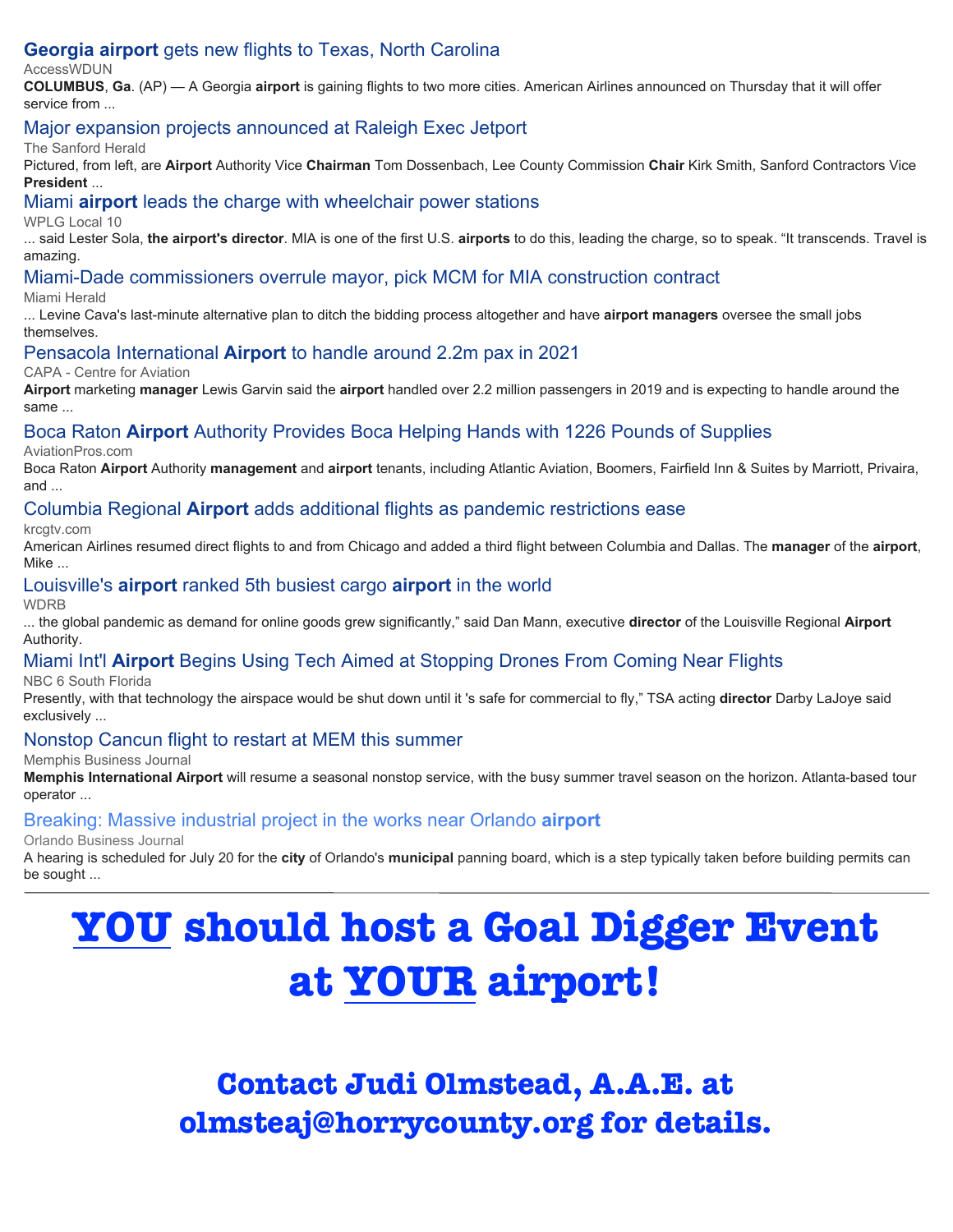# [Savannah, other](https://www.google.com/url?rct=j&sa=t&url=https://www.wtoc.com/2021/05/10/savannah-other-airports-seeing-big-increase-travelers/&ct=ga&cd=CAEYACoTNDg0NDAxNDU1MDg5NTQwMTE1MDIcMTQ4MGYwY2FmOWIyMTEyZTpjb206ZW46VVM6Ug&usg=AFQjCNEtB2p3hoc9vWgU2VeuCviWpBGtHQ) **[airports](https://www.google.com/url?rct=j&sa=t&url=https://www.wtoc.com/2021/05/10/savannah-other-airports-seeing-big-increase-travelers/&ct=ga&cd=CAEYACoTNDg0NDAxNDU1MDg5NTQwMTE1MDIcMTQ4MGYwY2FmOWIyMTEyZTpjb206ZW46VVM6Ug&usg=AFQjCNEtB2p3hoc9vWgU2VeuCviWpBGtHQ)** [seeing big increase in travelers](https://www.google.com/url?rct=j&sa=t&url=https://www.wtoc.com/2021/05/10/savannah-other-airports-seeing-big-increase-travelers/&ct=ga&cd=CAEYACoTNDg0NDAxNDU1MDg5NTQwMTE1MDIcMTQ4MGYwY2FmOWIyMTEyZTpjb206ZW46VVM6Ug&usg=AFQjCNEtB2p3hoc9vWgU2VeuCviWpBGtHQ)

WTOC

(WTOC) - If you have plans to fly out of the Savannah/Hilton **Head** International **Airport** soon, be sure to give yourself plenty of extra time as **the airport** ...

# [Facial recognition debuts at Charlotte's](https://www.google.com/url?rct=j&sa=t&url=https://www.charlotteobserver.com/news/local/article251429493.html&ct=ga&cd=CAEYACoTMTQ5NTgwODkzMzA2MDYyODA5NDIcMTQ4MGYwY2FmOWIyMTEyZTpjb206ZW46VVM6Ug&usg=AFQjCNGouKK8UMeYYW6M6CNF0CbO5O0K0w) **[airport](https://www.google.com/url?rct=j&sa=t&url=https://www.charlotteobserver.com/news/local/article251429493.html&ct=ga&cd=CAEYACoTMTQ5NTgwODkzMzA2MDYyODA5NDIcMTQ4MGYwY2FmOWIyMTEyZTpjb206ZW46VVM6Ug&usg=AFQjCNGouKK8UMeYYW6M6CNF0CbO5O0K0w)** [on foreign arriving passengers](https://www.google.com/url?rct=j&sa=t&url=https://www.charlotteobserver.com/news/local/article251429493.html&ct=ga&cd=CAEYACoTMTQ5NTgwODkzMzA2MDYyODA5NDIcMTQ4MGYwY2FmOWIyMTEyZTpjb206ZW46VVM6Ug&usg=AFQjCNGouKK8UMeYYW6M6CNF0CbO5O0K0w)

Charlotte Observer

He is Charlotte area port **director** for U.S. Customs and Border Protection. Haley Gentry. acting aviation **director** at Charlotte Douglas International **Airport** ...

# [Mississippi](https://www.google.com/url?rct=j&sa=t&url=https://www.wjtv.com/news/state-news/mississippi-airports-to-receive-10-3m-for-improvements/&ct=ga&cd=CAEYAioTNzEwODIxNjEwMDIzMDExNTc0MDIaMTJjMzA5N2VkNzU0OWY3ZTpjb206ZW46VVM&usg=AFQjCNEZ9kHhRUqORCsKL9SuaRul9cHS4A) **[airports](https://www.google.com/url?rct=j&sa=t&url=https://www.wjtv.com/news/state-news/mississippi-airports-to-receive-10-3m-for-improvements/&ct=ga&cd=CAEYAioTNzEwODIxNjEwMDIzMDExNTc0MDIaMTJjMzA5N2VkNzU0OWY3ZTpjb206ZW46VVM&usg=AFQjCNEZ9kHhRUqORCsKL9SuaRul9cHS4A)** [to receive \\$10.3M for improvements](https://www.google.com/url?rct=j&sa=t&url=https://www.wjtv.com/news/state-news/mississippi-airports-to-receive-10-3m-for-improvements/&ct=ga&cd=CAEYAioTNzEwODIxNjEwMDIzMDExNTc0MDIaMTJjMzA5N2VkNzU0OWY3ZTpjb206ZW46VVM&usg=AFQjCNEZ9kHhRUqORCsKL9SuaRul9cHS4A)

W.ITV

Hawkins Field Airport, City of Jackson – \$3,008,709 to rehabilitate taxiway lighting and reconfigure existing taxiway; Hattiesburg-Laurel **Regional Airport**, ...

# [Southwest Airlines To Resume Flights in Mississippi Masks Required](https://www.google.com/url?rct=j&sa=t&url=https://www.jacksonfreepress.com/news/2021/may/14/southwest-airlines-resume-flights-mississippi-june/&ct=ga&cd=CAEYCioTNzEwODIxNjEwMDIzMDExNTc0MDIaMTJjMzA5N2VkNzU0OWY3ZTpjb206ZW46VVM&usg=AFQjCNGcJu2xJyhGSdVUNccDOKRjQotQYA)

Jackson Free Press

Construction is underway at the Jackson-Medgar Wiley Evers **International Airport** in preparation for Southwest Airlines' return to Mississippi on Sunday, ...

## [Wilson Air Center Chattanooga named best fixed base operator and more business news](https://www.google.com/url?rct=j&sa=t&url=https://www.timesfreepress.com/news/business/aroundregion/story/2021/may/17/wilsair-named-best-fixed-base-operator/547040/&ct=ga&cd=CAEYACoUMTQ5NjMyOTU0NDM1MDM1MDEzMDAyHDhlY2I2NzFkZWZlZDY4MWU6Y29tOmVuOlVTOlI&usg=AFQjCNGgVb09X0OPiNq0_rfCSoCj1rTk5w)

Chattanooga Times Free Press

... Rivenbark, general **manager** of the Wilson Air Center Chattanooga campus. ... "Despite a tumultuous year for the **aviation** industry, the Wilson Air ...

# [OWB sells land, hires new](https://www.google.com/url?rct=j&sa=t&url=https://www.messenger-inquirer.com/community/owb-sells-land-hires-new-operations-manager/article_75e3c766-d00e-56b9-8f64-48d5f6fb7d70.html&ct=ga&cd=CAEYACoUMTI0Mzc1MTAxNjM3NjYwMDc3OTgyHDhlY2I2NzFkZWZlZDY4MWU6Y29tOmVuOlVTOlI&usg=AFQjCNEKe4rKT_Ows_X3iYR9tbkmMZgKHQ) **[operations manager](https://www.google.com/url?rct=j&sa=t&url=https://www.messenger-inquirer.com/community/owb-sells-land-hires-new-operations-manager/article_75e3c766-d00e-56b9-8f64-48d5f6fb7d70.html&ct=ga&cd=CAEYACoUMTI0Mzc1MTAxNjM3NjYwMDc3OTgyHDhlY2I2NzFkZWZlZDY4MWU6Y29tOmVuOlVTOlI&usg=AFQjCNEKe4rKT_Ows_X3iYR9tbkmMZgKHQ)**

messenger-inquirer

The Owensboro-Daviess County Regional **Airport** will sell nearly 11-acres of property located at 2615 Kentucky Highway 81 to Crabtree Holdings LLC ...

# **MCFARLAND JOHNSON ESTABLISHES NEW TECHNOLOGY SUBSIDIARY**

**InfraSolutions by McFarland Johnson to Strengthen Development of Infrastructure Management Solutions** 

**Binghamton, NY – June 7, 2021 - McFarland Johnson (MJ)**, a 100% employee-owned planning, engineering, and construction services firm, announces the creation of **InfraSolutions by McFarland Johnson™ (InfraSolutions)**, a wholly-owned subsidiary focused on developing technology-based infrastructure management solutions.

MJ is a pioneer in developing infrastructure solutions that simplify complex management functions, increase efficiency, and help improve the data driven, decision making process for administrators and managers. The firm's premiere platform, the Dynamic Planning Solution, is a patented planning and project management solution, which, along with the firm's other technology solutions and services will be offered under the new InfraSolutions by McFarland Johnson brand and will continue to be enhanced with new functionality.

Infrastructure administrators and managers need intuitive and easy-to-use solutions for planning, project management, and decision making to increase efficiency and help solve their greatest challenges. "MJ has been a front runner in the development of technology-based planning solutions, said Chad Nixon, President and Chairman of the Board. "Establishing InfraSolutions by McFarland Johnson reinforces our long-term goals and ongoing commitment to transforming how airport and transportation decision-makers view data resources to improve processes and better resolve critical issues."

InfraSolutions by McFarland Johnson's dedicated technology team has direct knowledge and experience developing custom tools specifically for airport and transportation administrators. They understand the wants and needs of every client and develop solutions in a collaborative process to ensure client satisfaction. For additional information on InfraSolutions visit: https://www.mjinfrasolutions.com.

[Hidden History: Middle Georgia](https://www.google.com/url?rct=j&sa=t&url=https://www.13wmaz.com/article/news/local/hidden-history-middle-georgia-regional-airport/93-425e235d-4c24-42da-a79f-9e5ae7e35e9c&ct=ga&cd=CAEYASoUMTM1OTc5NzIyNjg3NTM3MTIwNDIyGjEyYzMwOTdlZDc1NDlmN2U6Y29tOmVuOlVT&usg=AFQjCNGflENpHQ7VYe_9H1DHd1-WSl0VNA) **[Regional Airport's](https://www.google.com/url?rct=j&sa=t&url=https://www.13wmaz.com/article/news/local/hidden-history-middle-georgia-regional-airport/93-425e235d-4c24-42da-a79f-9e5ae7e35e9c&ct=ga&cd=CAEYASoUMTM1OTc5NzIyNjg3NTM3MTIwNDIyGjEyYzMwOTdlZDc1NDlmN2U6Y29tOmVuOlVT&usg=AFQjCNGflENpHQ7VYe_9H1DHd1-WSl0VNA)** [past as Cochran Field](https://www.google.com/url?rct=j&sa=t&url=https://www.13wmaz.com/article/news/local/hidden-history-middle-georgia-regional-airport/93-425e235d-4c24-42da-a79f-9e5ae7e35e9c&ct=ga&cd=CAEYASoUMTM1OTc5NzIyNjg3NTM3MTIwNDIyGjEyYzMwOTdlZDc1NDlmN2U6Y29tOmVuOlVT&usg=AFQjCNGflENpHQ7VYe_9H1DHd1-WSl0VNA)

13WMAZ.com

MACON, Ga. — You can catch a flight now at the Middle Georgia **Regional Airport**, but several decades ago it served a different purpose - flight ...

[Cassidy announces \\$9.8 million to rehabilitate Louisiana's rural](https://www.google.com/url?rct=j&sa=t&url=https://www.kadn.com/content/news/Cassidy-Announces-98-Million-to-Rehabilitate-Louisianas-Rural-Airports-574439381.html&ct=ga&cd=CAEYByoUMTM1OTc5NzIyNjg3NTM3MTIwNDIyGjEyYzMwOTdlZDc1NDlmN2U6Y29tOmVuOlVT&usg=AFQjCNGJqo_xuzhxWxD6uK7wkVDPcgofxA) **[airports](https://www.google.com/url?rct=j&sa=t&url=https://www.kadn.com/content/news/Cassidy-Announces-98-Million-to-Rehabilitate-Louisianas-Rural-Airports-574439381.html&ct=ga&cd=CAEYByoUMTM1OTc5NzIyNjg3NTM3MTIwNDIyGjEyYzMwOTdlZDc1NDlmN2U6Y29tOmVuOlVT&usg=AFQjCNGJqo_xuzhxWxD6uK7wkVDPcgofxA)** FOX 15

\$4,440,007.00 - Shreveport Airport Authority - This grant will provide federal funding for the Shreveport **Regional Airport** associated with Shreveport, ...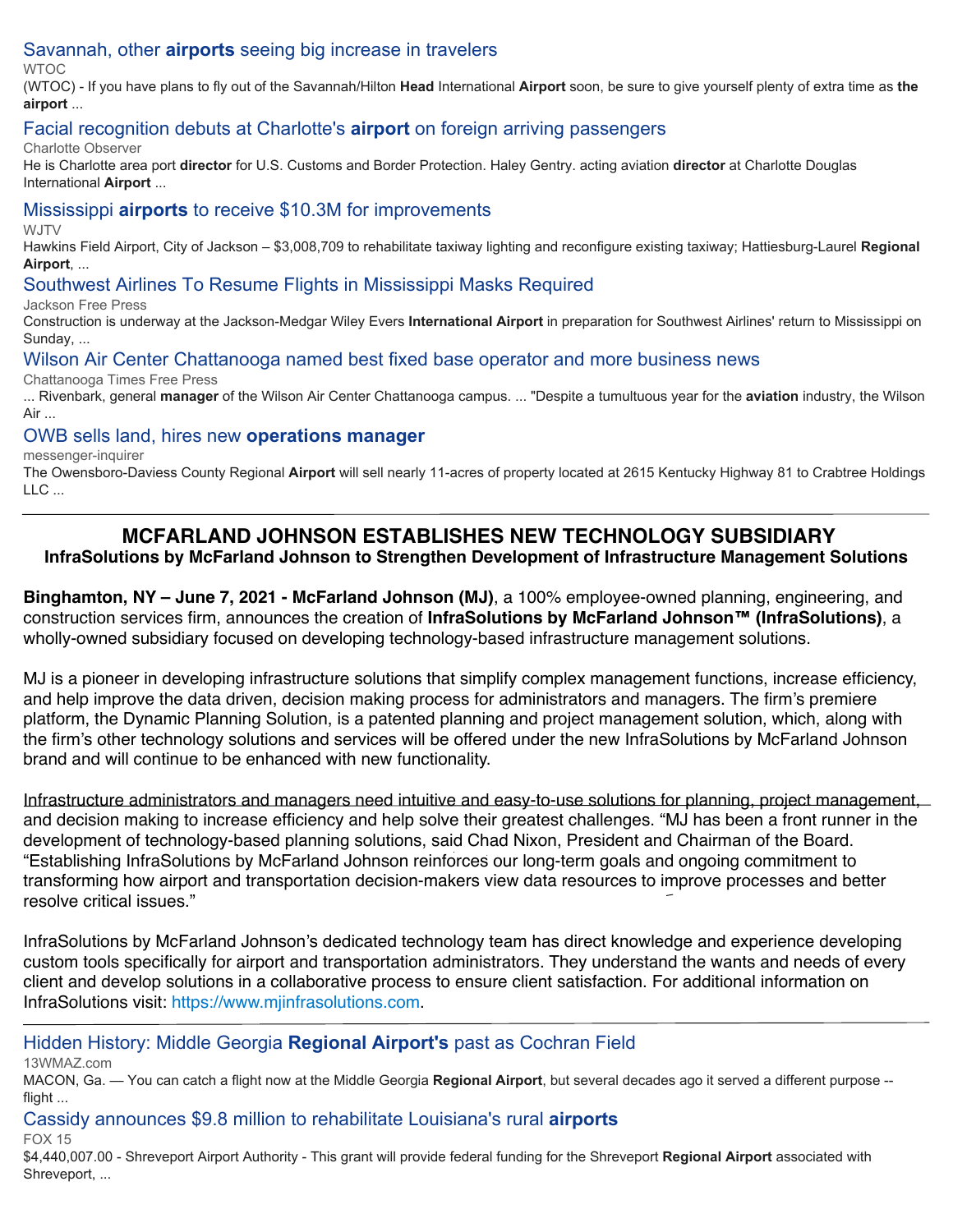# [Safety devices were disabled on MIA elevators, alarming Miami-Dade inspectors](https://www.google.com/url?rct=j&sa=t&url=https://www.miamiherald.com/news/local/community/miami-dade/article251329318.html&ct=ga&cd=CAEYACoUMTIzMDQ5NTI5ODgxNzIyMjY2NjYyHDE0ODBmMGNhZjliMjExMmU6Y29tOmVuOlVTOlI&usg=AFQjCNG5j4QaEGn0g-nIdCsXdpNCN6vI7g)

Miami Herald

In May 2020, Miami-Dade County's deputy **chief** elevator inspector shared with ... discovered at elevators and escalators at Miami International **Airport**.

# [Southwest adds daily](https://www.google.com/url?rct=j&sa=t&url=https://www.postandcourier.com/business/southwest-adds-daily-flight-to-st-louis-expands-summer-routes-from-charleston/article_ead28128-b1d1-11eb-98dc-23f8d705cb39.html&ct=ga&cd=CAEYACoTODQ0NjAxMzc4NDI5MDMyNDA5NjIaMzI2OGY1ZmNkNjQ2MjMyYzpjb206ZW46VVM&usg=AFQjCNHW4AO4NUD8ymws25AyDEvYNMC4nA) **[flight](https://www.google.com/url?rct=j&sa=t&url=https://www.postandcourier.com/business/southwest-adds-daily-flight-to-st-louis-expands-summer-routes-from-charleston/article_ead28128-b1d1-11eb-98dc-23f8d705cb39.html&ct=ga&cd=CAEYACoTODQ0NjAxMzc4NDI5MDMyNDA5NjIaMzI2OGY1ZmNkNjQ2MjMyYzpjb206ZW46VVM&usg=AFQjCNHW4AO4NUD8ymws25AyDEvYNMC4nA)** [to St. Louis, expands summer routes from](https://www.google.com/url?rct=j&sa=t&url=https://www.postandcourier.com/business/southwest-adds-daily-flight-to-st-louis-expands-summer-routes-from-charleston/article_ead28128-b1d1-11eb-98dc-23f8d705cb39.html&ct=ga&cd=CAEYACoTODQ0NjAxMzc4NDI5MDMyNDA5NjIaMzI2OGY1ZmNkNjQ2MjMyYzpjb206ZW46VVM&usg=AFQjCNHW4AO4NUD8ymws25AyDEvYNMC4nA) **[Charleston](https://www.google.com/url?rct=j&sa=t&url=https://www.postandcourier.com/business/southwest-adds-daily-flight-to-st-louis-expands-summer-routes-from-charleston/article_ead28128-b1d1-11eb-98dc-23f8d705cb39.html&ct=ga&cd=CAEYACoTODQ0NjAxMzc4NDI5MDMyNDA5NjIaMzI2OGY1ZmNkNjQ2MjMyYzpjb206ZW46VVM&usg=AFQjCNHW4AO4NUD8ymws25AyDEvYNMC4nA)**

Charleston Post Courier

Ten years after launching flights from **Charleston**, Southwest Airlines is adding ... The carrier will offer daily service to St. Louis Lambert **International** Airport ... its way out of last year's pandemic abyss that crippled the **airline industry**.

# [PGD names new](https://www.google.com/url?rct=j&sa=t&url=https://charlottecounty.floridaweekly.com/articles/pgd-names-new-director-of-airport-operations/&ct=ga&cd=CAEYACoUMTQwMjAyODY1Mzc3MzY0MTQzNzEyHDE0ODBmMGNhZjliMjExMmU6Y29tOmVuOlVTOlI&usg=AFQjCNHqze_MYQ693PS774JgukDvPCklJQ) **[director](https://www.google.com/url?rct=j&sa=t&url=https://charlottecounty.floridaweekly.com/articles/pgd-names-new-director-of-airport-operations/&ct=ga&cd=CAEYACoUMTQwMjAyODY1Mzc3MzY0MTQzNzEyHDE0ODBmMGNhZjliMjExMmU6Y29tOmVuOlVTOlI&usg=AFQjCNHqze_MYQ693PS774JgukDvPCklJQ)** [of](https://www.google.com/url?rct=j&sa=t&url=https://charlottecounty.floridaweekly.com/articles/pgd-names-new-director-of-airport-operations/&ct=ga&cd=CAEYACoUMTQwMjAyODY1Mzc3MzY0MTQzNzEyHDE0ODBmMGNhZjliMjExMmU6Y29tOmVuOlVTOlI&usg=AFQjCNHqze_MYQ693PS774JgukDvPCklJQ) **[airport](https://www.google.com/url?rct=j&sa=t&url=https://charlottecounty.floridaweekly.com/articles/pgd-names-new-director-of-airport-operations/&ct=ga&cd=CAEYACoUMTQwMjAyODY1Mzc3MzY0MTQzNzEyHDE0ODBmMGNhZjliMjExMmU6Y29tOmVuOlVTOlI&usg=AFQjCNHqze_MYQ693PS774JgukDvPCklJQ)** [operations](https://www.google.com/url?rct=j&sa=t&url=https://charlottecounty.floridaweekly.com/articles/pgd-names-new-director-of-airport-operations/&ct=ga&cd=CAEYACoUMTQwMjAyODY1Mzc3MzY0MTQzNzEyHDE0ODBmMGNhZjliMjExMmU6Y29tOmVuOlVTOlI&usg=AFQjCNHqze_MYQ693PS774JgukDvPCklJQ)

Florida Weekly

The Charlotte County **Airport** Authority has announced that Gary E. Duncan, C.M. has joined Punta Gorda **Airport** (PGD) as its **director** of **airport** ...

# [Georgetown](https://www.google.com/url?rct=j&sa=t&url=https://www.postandcourier.com/georgetown/georgetown-airport-gets-federal-grant-to-fix-runway/article_819011f0-b418-11eb-b998-2fb27eeb5828.html&ct=ga&cd=CAEYASoTOTAwMzA5ODYyMzI4Mzg1OTkwOTIcOGVjYjY3MWRlZmVkNjgxZTpjb206ZW46VVM6Ug&usg=AFQjCNFeSW0z7U-VNif7_hHLe33DCJRr3A) **[airport](https://www.google.com/url?rct=j&sa=t&url=https://www.postandcourier.com/georgetown/georgetown-airport-gets-federal-grant-to-fix-runway/article_819011f0-b418-11eb-b998-2fb27eeb5828.html&ct=ga&cd=CAEYASoTOTAwMzA5ODYyMzI4Mzg1OTkwOTIcOGVjYjY3MWRlZmVkNjgxZTpjb206ZW46VVM6Ug&usg=AFQjCNFeSW0z7U-VNif7_hHLe33DCJRr3A)** [gets federal grant to fix runway](https://www.google.com/url?rct=j&sa=t&url=https://www.postandcourier.com/georgetown/georgetown-airport-gets-federal-grant-to-fix-runway/article_819011f0-b418-11eb-b998-2fb27eeb5828.html&ct=ga&cd=CAEYASoTOTAwMzA5ODYyMzI4Mzg1OTkwOTIcOGVjYjY3MWRlZmVkNjgxZTpjb206ZW46VVM6Ug&usg=AFQjCNFeSW0z7U-VNif7_hHLe33DCJRr3A)

Charleston Post Courier

The fixes will include patching some rough spots and adding an additional layer of asphalt, **Airport Manager** Jim Taylor said. These improvements will ...

#### [Why is Collier County's \\$1.2 million lawsuit against Marco Island](https://www.google.com/url?rct=j&sa=t&url=https://www.naplesnews.com/story/news/local/2021/05/13/marco-island-airport-lawsuit-paused-collier-agrees-negotiate/5062367001/&ct=ga&cd=CAEYACoTOTAwMzA5ODYyMzI4Mzg1OTkwOTIcOGVjYjY3MWRlZmVkNjgxZTpjb206ZW46VVM6Ug&usg=AFQjCNHXgaXTN44o8YyWVlFxhnH2xLPgbg) **[airport](https://www.google.com/url?rct=j&sa=t&url=https://www.naplesnews.com/story/news/local/2021/05/13/marco-island-airport-lawsuit-paused-collier-agrees-negotiate/5062367001/&ct=ga&cd=CAEYACoTOTAwMzA5ODYyMzI4Mzg1OTkwOTIcOGVjYjY3MWRlZmVkNjgxZTpjb206ZW46VVM6Ug&usg=AFQjCNHXgaXTN44o8YyWVlFxhnH2xLPgbg)** [contractor on hold?](https://www.google.com/url?rct=j&sa=t&url=https://www.naplesnews.com/story/news/local/2021/05/13/marco-island-airport-lawsuit-paused-collier-agrees-negotiate/5062367001/&ct=ga&cd=CAEYACoTOTAwMzA5ODYyMzI4Mzg1OTkwOTIcOGVjYjY3MWRlZmVkNjgxZTpjb206ZW46VVM6Ug&usg=AFQjCNHXgaXTN44o8YyWVlFxhnH2xLPgbg) Naples Daily News

"Despite being responsible for planning, organization, supervision, **management**, control and coordination of work performed on the project ...

# [More Than 2600 Travelers Banned for Not Complying With Mask Mandate](https://www.google.com/url?rct=j&sa=t&url=https://www.nbcbayarea.com/investigations/more-than-2600-travelers-banned-by-airlines-for-refusing-to-comply-with-mask-mandate/2544189/&ct=ga&cd=CAEYASoTODUyNzE3MTQ4MTczMzUxMjgzNjIcMTQ4MGYwY2FmOWIyMTEyZTpjb206ZW46VVM6Ug&usg=AFQjCNH_0zZfHFkcbcYZ68biVpIzR2x2Jw)

NBC Bay Area

Dr. Marcus has studied the issue extensively as the **director** of Harvard's ... non-compliance has become a big problem at California's major **airports**.

# [Little Rock](https://www.google.com/url?rct=j&sa=t&url=https://www.thv11.com/article/news/little-rock-airport-sees-more-travelers/91-e813f2a3-b405-4b64-9ddd-adb659ad35d1&ct=ga&cd=CAEYACoUMTM4Nzc4NTQ1MDM1OTkxMjQ1NDQyHDE0ODBmMGNhZjliMjExMmU6Y29tOmVuOlVTOlI&usg=AFQjCNHbFAiV6T82B72kr8yWoetGqdFogg) **[airport](https://www.google.com/url?rct=j&sa=t&url=https://www.thv11.com/article/news/little-rock-airport-sees-more-travelers/91-e813f2a3-b405-4b64-9ddd-adb659ad35d1&ct=ga&cd=CAEYACoUMTM4Nzc4NTQ1MDM1OTkxMjQ1NDQyHDE0ODBmMGNhZjliMjExMmU6Y29tOmVuOlVTOlI&usg=AFQjCNHbFAiV6T82B72kr8yWoetGqdFogg)** [sees more travelers as summer nears](https://www.google.com/url?rct=j&sa=t&url=https://www.thv11.com/article/news/little-rock-airport-sees-more-travelers/91-e813f2a3-b405-4b64-9ddd-adb659ad35d1&ct=ga&cd=CAEYACoUMTM4Nzc4NTQ1MDM1OTkxMjQ1NDQyHDE0ODBmMGNhZjliMjExMmU6Y29tOmVuOlVTOlI&usg=AFQjCNHbFAiV6T82B72kr8yWoetGqdFogg)

THV11.com KTHV

The hustle and bustle that **airports** are known for is coming back, according to Clinton National **Airport Director** of Public Affairs Shane Carter.

## [Hartsfield-Jackson lines snake through terminal as travel ramps up](https://www.google.com/url?rct=j&sa=t&url=https://www.ajc.com/news/business/hartsfield-jackson-lines-snake-through-terminal-as-travel-ramps-up/7RS6XWV4HFACPIP4PXJQQP6OFQ/&ct=ga&cd=CAEYAyoUMTczMTIzNTYwODkyNTY4Mjk4MDcyHDhlY2I2NzFkZWZlZDY4MWU6Y29tOmVuOlVTOlI&usg=AFQjCNEgQ44zlrGiJp8UqeyZjW_2rwIzGw)

Atlanta Journal Constitution

Lines at Hartsfield-Jackson International **Airport** stretched through the ... volume," said Hartsfield-Jackson interim general **manager** Balram Bheodari.

# [RSW named fastest growing](https://www.google.com/url?rct=j&sa=t&url=https://nbc-2.com/top-news/2021/05/11/rsw-named-fastest-growing-airport-in-the-country/&ct=ga&cd=CAEYAioTMTE0MDU5MTgwMDM3MzUyMjUzODIcOGVjYjY3MWRlZmVkNjgxZTpjb206ZW46VVM6Ug&usg=AFQjCNHvp5gyJOxXWrOogFYoP2ctGU5zDA) **[airport](https://www.google.com/url?rct=j&sa=t&url=https://nbc-2.com/top-news/2021/05/11/rsw-named-fastest-growing-airport-in-the-country/&ct=ga&cd=CAEYAioTMTE0MDU5MTgwMDM3MzUyMjUzODIcOGVjYjY3MWRlZmVkNjgxZTpjb206ZW46VVM6Ug&usg=AFQjCNHvp5gyJOxXWrOogFYoP2ctGU5zDA)** [in the country](https://www.google.com/url?rct=j&sa=t&url=https://nbc-2.com/top-news/2021/05/11/rsw-named-fastest-growing-airport-in-the-country/&ct=ga&cd=CAEYAioTMTE0MDU5MTgwMDM3MzUyMjUzODIcOGVjYjY3MWRlZmVkNjgxZTpjb206ZW46VVM6Ug&usg=AFQjCNHvp5gyJOxXWrOogFYoP2ctGU5zDA)

NBC2 News

"We have terminal expansion plan that is fully designed right now we're bidding the project with our project **manager** and plan to break ground inside ...

# **BASE OPERATIONS AT PAGE FIELD RANKED 16th BEST OVERALL AND 6th BEST INDEPENDENT FBO IN US**

FORT MYERS, Fla. (May 17, 2021) – Base Operations at Page Field in Fort Myers has been named the 16th best overall fixed-base operator (FBO) and 6th best independent FBO in the U.S. in the 2021 Professional Pilot PRASE (Preferences Regarding Aviation Services and Equipment) Survey.

For the 2021 PRASE Survey, subscribers scored a total of 1,689 U.S. FBOs in the six categories of line team, customer service representatives (CSRs), facility, amenities, promptness & efficiency and value for price. A certain minimum number of respondents in all categories was the threshold for ranking in the Top U.S. FBOs.

"We are so pleased to have Base Operations at Page Field recognized as a top independent and overall U.S. FBO based on our customers' feedback for exceptional aviation ground services," said Ben Siegel, CPA, C.M., executive director of the Lee County Port Authority. "The Base Operations team is committed to delivering a great experience to our guests and I am proud of their commitment to excellence in customer care."

Professional Pilot is a monthly business aviation trade magazine. The magazine's 48th annual Professional Pilot PRASE Survey occurs each year and tabulates the customer opinions of aviation ground services. Executives in charge of flight departments, aviation managers, chief pilots, CEOs and other qualified subscribers are polled once a year in order to determine the PRASE Winner's List. PRASE is the gold standard of aviation ground service leaders.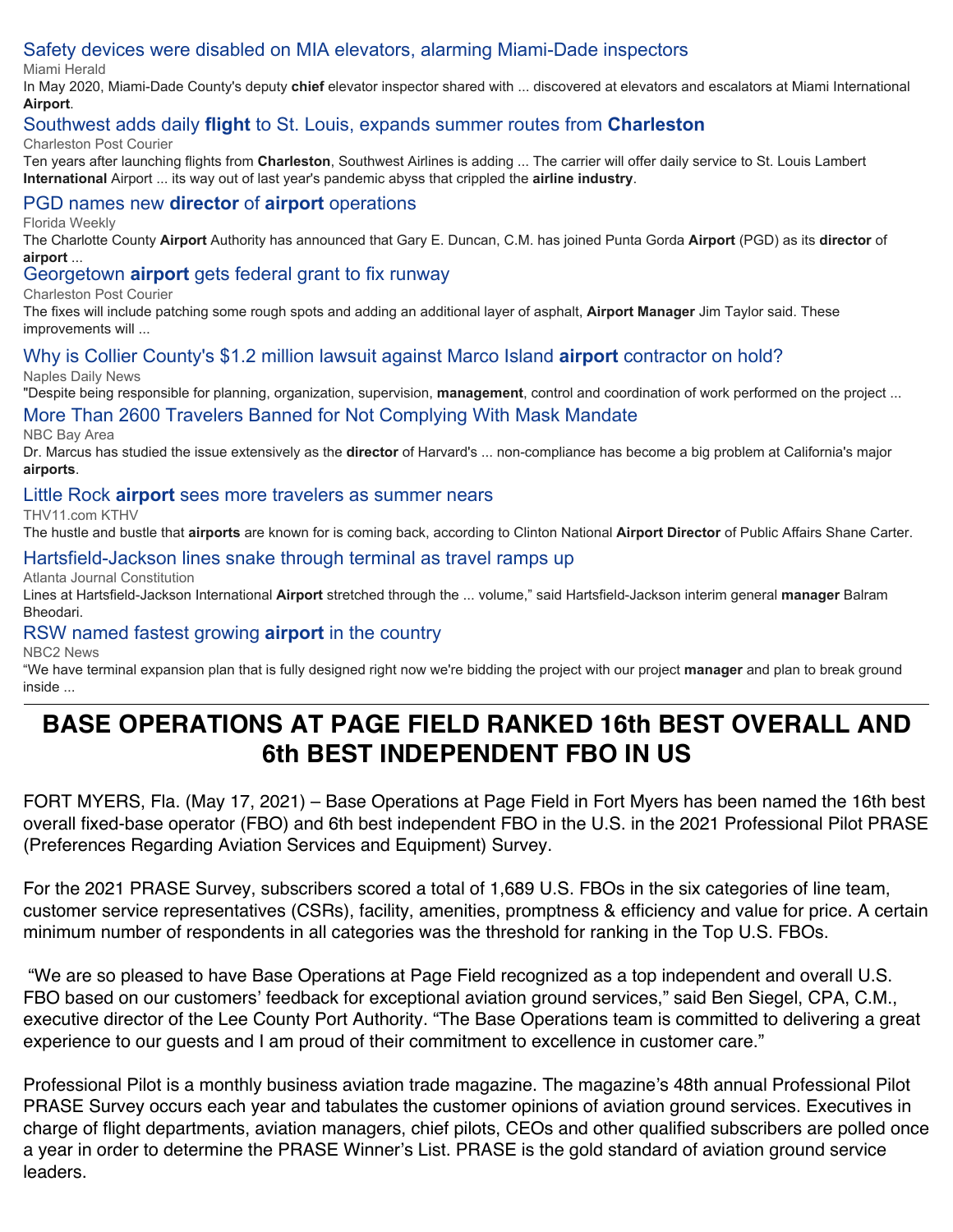# [John Schickel: Happy Days are here again; our](https://www.google.com/url?rct=j&sa=t&url=https://www.nkytribune.com/2021/05/john-schickel-happy-days-are-here-again-our-airport-is-thriving-and-is-a-true-regional-asset/&ct=ga&cd=CAEYACoTODkzMTcwNTc5NDQ2MzU5Mjk5NzIcMTQ4MGYwY2FmOWIyMTEyZTpjb206ZW46VVM6Ug&usg=AFQjCNGgYM0p697gjMRRr4zGSdup7Os28A) **[airport](https://www.google.com/url?rct=j&sa=t&url=https://www.nkytribune.com/2021/05/john-schickel-happy-days-are-here-again-our-airport-is-thriving-and-is-a-true-regional-asset/&ct=ga&cd=CAEYACoTODkzMTcwNTc5NDQ2MzU5Mjk5NzIcMTQ4MGYwY2FmOWIyMTEyZTpjb206ZW46VVM6Ug&usg=AFQjCNGgYM0p697gjMRRr4zGSdup7Os28A)** [is thriving — and is a true regional asset](https://www.google.com/url?rct=j&sa=t&url=https://www.nkytribune.com/2021/05/john-schickel-happy-days-are-here-again-our-airport-is-thriving-and-is-a-true-regional-asset/&ct=ga&cd=CAEYACoTODkzMTcwNTc5NDQ2MzU5Mjk5NzIcMTQ4MGYwY2FmOWIyMTEyZTpjb206ZW46VVM6Ug&usg=AFQjCNGgYM0p697gjMRRr4zGSdup7Os28A)

User-generated content

Our host was Seth Cutter, **Director** of Communications and Government Affairs at CVG **Airport**. The first thing I noticed during our visit was how crowded ...

#### [New Breeze Airways offering affordable flights from Louisville to Tampa, New Orleans](https://www.google.com/url?rct=j&sa=t&url=https://spectrumnews1.com/stories/2021/05/21/b/breeze-airways-louisville-flights-sdf-airport&ct=ga&cd=CAEYACoUMTQ0NzY4NzAxODQzMTk4NzAxNzMyHDE0ODBmMGNhZjliMjExMmU6Y29tOmVuOlVTOlI&usg=AFQjCNF5mUajTh8CWgRhKl2Mi6pDmY8ezg)

#### Spectrum News 1

... fastest growing **airports** in the country, Breeze Airways is helping the city reach record numbers. According to Anthony Gilmer, **Director** of Marketing ...

#### [American, Southwest and United Airlines to relocate baggage operations at](https://www.google.com/url?rct=j&sa=t&url=https://centreforaviation.com/news/american-southwest-and-united-airlines-to-relocate-baggage-operations-at-memphis-international-1069616&ct=ga&cd=CAEYAyoTNTU0NjQwMTI4MTc1MDYwMjA5NjIaZTFlNTAyYzk3MmQ5NDVlYTpjb206ZW46VVM&usg=AFQjCNEjxhjPck2itZJ0y27UwmTGdBr6ww) **[Memphis International](https://www.google.com/url?rct=j&sa=t&url=https://centreforaviation.com/news/american-southwest-and-united-airlines-to-relocate-baggage-operations-at-memphis-international-1069616&ct=ga&cd=CAEYAyoTNTU0NjQwMTI4MTc1MDYwMjA5NjIaZTFlNTAyYzk3MmQ5NDVlYTpjb206ZW46VVM&usg=AFQjCNEjxhjPck2itZJ0y27UwmTGdBr6ww)** CAPA - Centre for Aviation

**Memphis International Airport** announced (20-May-2021) American Airlines, Southwest Airlines and United Airlines will move baggage operations and ...

#### **[Airport](https://www.google.com/url?rct=j&sa=t&url=https://dailymemphian.com/section/business/article/22085/memphis-airport-lowers-rental-and-landing-fees&ct=ga&cd=CAEYAioTNTU0NjQwMTI4MTc1MDYwMjA5NjIaZTFlNTAyYzk3MmQ5NDVlYTpjb206ZW46VVM&usg=AFQjCNFuYHF6Dhtvj0C73GqQ_i7uJuByMQ)** [lowers rental charges, landing fees](https://www.google.com/url?rct=j&sa=t&url=https://dailymemphian.com/section/business/article/22085/memphis-airport-lowers-rental-and-landing-fees&ct=ga&cd=CAEYAioTNTU0NjQwMTI4MTc1MDYwMjA5NjIaZTFlNTAyYzk3MmQ5NDVlYTpjb206ZW46VVM&usg=AFQjCNFuYHF6Dhtvj0C73GqQ_i7uJuByMQ)

The Daily Memphian

Travel is picking up at **Memphis International Airport**, but landing fees charged to airlines and rental rates charged to airport concession businesses ...

## [PIA plans to put \\$8 million grant funds towards apron expansion](https://www.google.com/url?rct=j&sa=t&url=https://week.com/2021/05/20/pia-plans-to-put-8-million-grant-funds-towards-apron-expansion/&ct=ga&cd=CAEYACoTMjY0OTE3MDc2MDA0MjUyODI3MDIcMTQ4MGYwY2FmOWIyMTEyZTpjb206ZW46VVM6Ug&usg=AFQjCNGtNeLnDI-Pf2AE5MGB4mRBfAx2UQ)

week.com

... then squeeze through the wing tips," **Director of Airports**, Gene Olson said. ... The apron is some of the thickest pavement at any airport, because ...

#### [FAA awards 12 Alabama](https://www.google.com/url?rct=j&sa=t&url=https://www.bizjournals.com/birmingham/news/2021/05/18/faa-awards-12-alabama-airports-over-12-18m.html&ct=ga&cd=CAEYCSoUMTM1OTc5NzIyNjg3NTM3MTIwNDIyGjEyYzMwOTdlZDc1NDlmN2U6Y29tOmVuOlVT&usg=AFQjCNGlUnEGwAIIWmdj7QQ3pfRu0URFGg) **[airports](https://www.google.com/url?rct=j&sa=t&url=https://www.bizjournals.com/birmingham/news/2021/05/18/faa-awards-12-alabama-airports-over-12-18m.html&ct=ga&cd=CAEYCSoUMTM1OTc5NzIyNjg3NTM3MTIwNDIyGjEyYzMwOTdlZDc1NDlmN2U6Y29tOmVuOlVT&usg=AFQjCNGlUnEGwAIIWmdj7QQ3pfRu0URFGg)** [over \\$12.18M](https://www.google.com/url?rct=j&sa=t&url=https://www.bizjournals.com/birmingham/news/2021/05/18/faa-awards-12-alabama-airports-over-12-18m.html&ct=ga&cd=CAEYCSoUMTM1OTc5NzIyNjg3NTM3MTIwNDIyGjEyYzMwOTdlZDc1NDlmN2U6Y29tOmVuOlVT&usg=AFQjCNGlUnEGwAIIWmdj7QQ3pfRu0URFGg)

Birmingham Business Journal

Huntsville **International Airport** – Carl T Jones Field received the most money of ... Foley **Municipal Airport** received \$472,222 to seal runway pavement ...

# **LUFTHANSA GROUP ANNOUNCES NEW SERVICE FROM FRANKFURT TO SOUTHWEST FLORIDA INTERNATIONAL AIRPORT IN MARCH 2022**

The Lee County Port Authority is pleased that the Lufthansa Group has announced they will inaugurate weekly nonstop flights between Southwest Florida International Airport in Fort Myers, Fla., and Frankfurt Airport in Germany in March 2022. Flights will be operated by Eurowings Discover three times a week between RSW and FRA. The flights will be published by Lufthansa Group and tickets can be booked starting May 26, 2021 at [www.lufthansa.com](http://www.lufthansa.com/).

## [Hartsfield-Jackson to waive landing fees, cut rent for concessionaires](https://www.google.com/url?rct=j&sa=t&url=https://www.ajc.com/news/business/hartsfield-jackson-to-waive-landing-fees-cut-rent-for-concessionaires/FYZZGIZBGZA3NDGQWCX3ARMQTQ/&ct=ga&cd=CAEYACoTNDk3Njc0MTA3NTk0MTYwNzIxMTIcOGVjYjY3MWRlZmVkNjgxZTpjb206ZW46VVM6Ug&usg=AFQjCNGdVgnjzvtZBPUpaOzI0JO4Nk1I2Q)

Atlanta Journal Constitution

Hartsfield-Jackson International **Airport** plans to temporarily eliminate ... with employee recruitment," said **airport** interim general **manager** Balram ...

#### [Florida](https://www.google.com/url?rct=j&sa=t&url=https://www.livescience.com/african-monkeys-florida-zoo-escapees.html&ct=ga&cd=CAEYASoTODUyNzI0ODE3NDgxMDI4MjY3MzIcOGVjYjY3MWRlZmVkNjgxZTpjb206ZW46VVM6Ug&usg=AFQjCNElJnxZymXFjFIDlPs5lyeZK0knuw) **[airport](https://www.google.com/url?rct=j&sa=t&url=https://www.livescience.com/african-monkeys-florida-zoo-escapees.html&ct=ga&cd=CAEYASoTODUyNzI0ODE3NDgxMDI4MjY3MzIcOGVjYjY3MWRlZmVkNjgxZTpjb206ZW46VVM6Ug&usg=AFQjCNElJnxZymXFjFIDlPs5lyeZK0knuw)** [monkeys are the descendants of zoo escapees](https://www.google.com/url?rct=j&sa=t&url=https://www.livescience.com/african-monkeys-florida-zoo-escapees.html&ct=ga&cd=CAEYASoTODUyNzI0ODE3NDgxMDI4MjY3MzIcOGVjYjY3MWRlZmVkNjgxZTpjb206ZW46VVM6Ug&usg=AFQjCNElJnxZymXFjFIDlPs5lyeZK0knuw)

#### Livescience.com

The vervet monkeys live near the **airport** Park 'N Go, where they rarely cause trouble, the parking lot **manager** told Local10 News in January. But the ...

# [New airline at NOLA](https://www.google.com/url?rct=j&sa=t&url=https://www.wbrz.com/news/new-airline-at-nola-airport-expected-to-provide-over-200-new-jobs/&ct=ga&cd=CAEYAioUMTYyNjkzODc0MTIwOTc1OTA1NjQyHDE0ODBmMGNhZjliMjExMmU6Y29tOmVuOlVTOlI&usg=AFQjCNGngPhBUNHaVOHRN_miM7DTzUdwEw) **[Airport](https://www.google.com/url?rct=j&sa=t&url=https://www.wbrz.com/news/new-airline-at-nola-airport-expected-to-provide-over-200-new-jobs/&ct=ga&cd=CAEYAioUMTYyNjkzODc0MTIwOTc1OTA1NjQyHDE0ODBmMGNhZjliMjExMmU6Y29tOmVuOlVTOlI&usg=AFQjCNGngPhBUNHaVOHRN_miM7DTzUdwEw)** [expected to provide over 200 new jobs](https://www.google.com/url?rct=j&sa=t&url=https://www.wbrz.com/news/new-airline-at-nola-airport-expected-to-provide-over-200-new-jobs/&ct=ga&cd=CAEYAioUMTYyNjkzODc0MTIwOTc1OTA1NjQyHDE0ODBmMGNhZjliMjExMmU6Y29tOmVuOlVTOlI&usg=AFQjCNGngPhBUNHaVOHRN_miM7DTzUdwEw)

WBRZ

... Orleans **airport**, was announced Friday by Louisiana Governor John Bel Edwards, New Orleans Mayor LaToya Cantrell and Breeze Airway **CEO**, ...

## [Air travel at Norfolk](https://www.google.com/url?rct=j&sa=t&url=https://www.wtkr.com/news/air-travel-at-norfolk-airport-making-a-comeback&ct=ga&cd=CAEYACoUMTQyNjQ2MzIyODczNzUzNzE2NjEyHDE0ODBmMGNhZjliMjExMmU6Y29tOmVuOlVTOlI&usg=AFQjCNHqOzORMgP-MR0PSCYAooZNfeEYHQ) **[Airport](https://www.google.com/url?rct=j&sa=t&url=https://www.wtkr.com/news/air-travel-at-norfolk-airport-making-a-comeback&ct=ga&cd=CAEYACoUMTQyNjQ2MzIyODczNzUzNzE2NjEyHDE0ODBmMGNhZjliMjExMmU6Y29tOmVuOlVTOlI&usg=AFQjCNHqOzORMgP-MR0PSCYAooZNfeEYHQ)** [making a comeback](https://www.google.com/url?rct=j&sa=t&url=https://www.wtkr.com/news/air-travel-at-norfolk-airport-making-a-comeback&ct=ga&cd=CAEYACoUMTQyNjQ2MzIyODczNzUzNzE2NjEyHDE0ODBmMGNhZjliMjExMmU6Y29tOmVuOlVTOlI&usg=AFQjCNHqOzORMgP-MR0PSCYAooZNfeEYHQ)

wtkr.com

"We've seen a definite increase in the number of people traveling, really since the vaccinations picked up," said Charlie Braden, the **director** of market ...

## [Breeze Airways Picks Virginia for Hub](https://www.google.com/url?rct=j&sa=t&url=https://theroanokestar.com/2021/05/21/breeze-airways-picks-virginia-for-hub/&ct=ga&cd=CAEYACoTODA5NDMzMDcxODU2MDI1MTQ1NjIcMTQ4MGYwY2FmOWIyMTEyZTpjb206ZW46VVM6Ug&usg=AFQjCNFDXgOe6P61t5wsbgjzS-2_p8km-A)

The Roanoke Star

"Our **airports** serve as gateways to the world, and this new airline, with a focus ... said Robert Bowen, Executive **Director** of the Norfolk **Airport** Authority.

## [Andalusia](https://www.google.com/url?rct=j&sa=t&url=https://yellowhammernews.com/andalusia-airport-gives-lift-to-southeast-alabama-aerospace-hub/&ct=ga&cd=CAEYACoUMTM2NjcyMDk4MTgzNjcxMjE0NzEyHDE0ODBmMGNhZjliMjExMmU6Y29tOmVuOlVTOlI&usg=AFQjCNECr0c2WRtghOU1YjYZTV9n03ikGg) **[airport](https://www.google.com/url?rct=j&sa=t&url=https://yellowhammernews.com/andalusia-airport-gives-lift-to-southeast-alabama-aerospace-hub/&ct=ga&cd=CAEYACoUMTM2NjcyMDk4MTgzNjcxMjE0NzEyHDE0ODBmMGNhZjliMjExMmU6Y29tOmVuOlVTOlI&usg=AFQjCNECr0c2WRtghOU1YjYZTV9n03ikGg)** [gives lift to Southeast Alabama aerospace hub](https://www.google.com/url?rct=j&sa=t&url=https://yellowhammernews.com/andalusia-airport-gives-lift-to-southeast-alabama-aerospace-hub/&ct=ga&cd=CAEYACoUMTM2NjcyMDk4MTgzNjcxMjE0NzEyHDE0ODBmMGNhZjliMjExMmU6Y29tOmVuOlVTOlI&usg=AFQjCNECr0c2WRtghOU1YjYZTV9n03ikGg)

Yellowhammer News

"Our vision for South Alabama Regional **Airport** is to be the gateway for ... for the best in the air," said Jed Blackwell, **the airport's** executive **director**.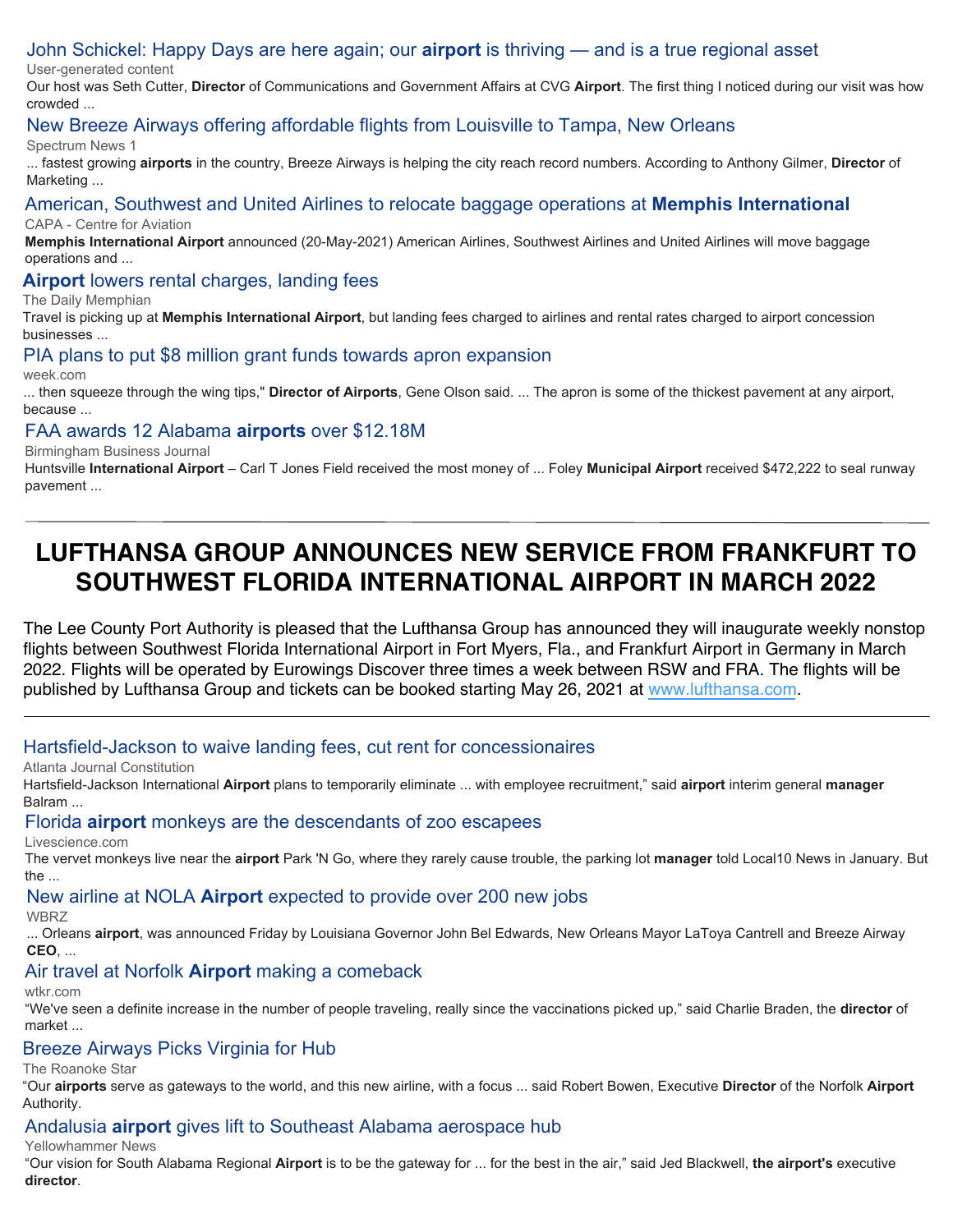# **Trusted** Advisors. **Unbiased** Solutions.

Solving complex challenges demands a special kind of vision-a vision that captures the big picture without losing sight of the smallest detail.

Learn how Ricondo's vision and focused industry expertise can elevate your performance.

www.ricondo.com

# **RICONDO®**

# +1 312-606-0611 | info@ricondo.com

@ 2021 Ricondo & Associates, Inc. All rights reserved.

#### [Port Authority](https://www.google.com/url?rct=j&sa=t&url=http://www.virginislandsdailynews.com/news/port-authority/article_616ac6f0-d301-527a-80af-1cce2ae026ac.html&ct=ga&cd=CAEYACoTNTgxNTEzMTc2MzgyMjI4MzY5MzIcMTQ4MGYwY2FmOWIyMTEyZTpjb206ZW46VVM6Ug&usg=AFQjCNG8YrxMHyVQxBq89qLi-_kP9MR-UQ)

Virgin Islands Daily News

Authority officials recently told senators they expect the territory's **airports** to be surpassing pre-pandemic traveler numbers ... "Nothing firm," Port Authority Executive **Director** Carlton Dowe cautioned **board members** on Wednesday.

# [JetBlue Founder brings new](https://www.google.com/url?rct=j&sa=t&url=https://charlestonbusiness.com/news/aerospace/80543/&ct=ga&cd=CAEYACoTMzM5NTcwNjA4MDMzMjY3NjAwMzIaMzI2OGY1ZmNkNjQ2MjMyYzpjb206ZW46VVM&usg=AFQjCNHOjL7ST_DzD5jCadeGNDUQ63UMHg) **[airline](https://www.google.com/url?rct=j&sa=t&url=https://charlestonbusiness.com/news/aerospace/80543/&ct=ga&cd=CAEYACoTMzM5NTcwNjA4MDMzMjY3NjAwMzIaMzI2OGY1ZmNkNjQ2MjMyYzpjb206ZW46VVM&usg=AFQjCNHOjL7ST_DzD5jCadeGNDUQ63UMHg)** [to](https://www.google.com/url?rct=j&sa=t&url=https://charlestonbusiness.com/news/aerospace/80543/&ct=ga&cd=CAEYACoTMzM5NTcwNjA4MDMzMjY3NjAwMzIaMzI2OGY1ZmNkNjQ2MjMyYzpjb206ZW46VVM&usg=AFQjCNHOjL7ST_DzD5jCadeGNDUQ63UMHg)  **[Charleston International Airport](https://www.google.com/url?rct=j&sa=t&url=https://charlestonbusiness.com/news/aerospace/80543/&ct=ga&cd=CAEYACoTMzM5NTcwNjA4MDMzMjY3NjAwMzIaMzI2OGY1ZmNkNjQ2MjMyYzpjb206ZW46VVM&usg=AFQjCNHOjL7ST_DzD5jCadeGNDUQ63UMHg)**

#### Charleston Regional Business

Teddie Pryor, chair of **Charleston County** Council and a member of the Charleston **Aviation Authority** board, said the addition of 174 new jobs and \$7 ...

#### [How RDU wants to revamp its dining scene –](https://www.google.com/url?rct=j&sa=t&url=https://www.bizjournals.com/triangle/news/2021/05/24/how-rdu-wants-to-revamp-its-restaurant-scene.html&ct=ga&cd=CAEYBCoTNTk3MDM5MzMzNTc4NjM3NzM2MDIcMTQ4MGYwY2FmOWIyMTEyZTpjb206ZW46VVM6Ug&usg=AFQjCNFIYyhTvGQNUkdbaBXN2DsjnFnHQA)

## [particularly for bars](https://www.google.com/url?rct=j&sa=t&url=https://www.bizjournals.com/triangle/news/2021/05/24/how-rdu-wants-to-revamp-its-restaurant-scene.html&ct=ga&cd=CAEYBCoTNTk3MDM5MzMzNTc4NjM3NzM2MDIcMTQ4MGYwY2FmOWIyMTEyZTpjb206ZW46VVM6Ug&usg=AFQjCNFIYyhTvGQNUkdbaBXN2DsjnFnHQA)

Triangle Business Journal An operator **management** fee would account for up to 5

percent of gross sales, with **the Airport** Authority getting "no less" than 15 percent of gross ...

#### [Cleared for takeoff: Myrtle Beach International](https://www.google.com/url?rct=j&sa=t&url=https://www.myhorrynews.com/news/myr-welcomes-latest-airline-to-grand-strand/article_75618506-bc35-11eb-9532-57952227d30c.html&ct=ga&cd=CAEYASoTOTg4ODA0Nzk5NTA3ODU0NjA5NjIcMTQ4MGYwY2FmOWIyMTEyZTpjb206ZW46VVM6Ug&usg=AFQjCNG7BcZcyIsylX7_OD32_dqahbWPBw)  [welcomes Southwest Airlines](https://www.google.com/url?rct=j&sa=t&url=https://www.myhorrynews.com/news/myr-welcomes-latest-airline-to-grand-strand/article_75618506-bc35-11eb-9532-57952227d30c.html&ct=ga&cd=CAEYASoTOTg4ODA0Nzk5NTA3ODU0NjA5NjIcMTQ4MGYwY2FmOWIyMTEyZTpjb206ZW46VVM6Ug&usg=AFQjCNG7BcZcyIsylX7_OD32_dqahbWPBw)

Myhorrynews

"It's the objective of every airport director to bring in a new airline," said Scott Van Moppes, **director of airports** at Myrtle Beach International Airport.

## [Post-pandemic runway for MEM has revenue](https://www.google.com/url?rct=j&sa=t&url=https://www.bizjournals.com/memphis/news/2021/05/24/post-pandemic-runway-for-mem-shows-revenue-up.html&ct=ga&cd=CAEYACoSODM2MzU2Njc4NTAwMzA1MTE2MhplMWU1MDJjOTcyZDk0NWVhOmNvbTplbjpVUw&usg=AFQjCNHBqSJo6DYewxKuvE2FCcU3zg-zqA)  [wheels up in 2022](https://www.google.com/url?rct=j&sa=t&url=https://www.bizjournals.com/memphis/news/2021/05/24/post-pandemic-runway-for-mem-shows-revenue-up.html&ct=ga&cd=CAEYACoSODM2MzU2Njc4NTAwMzA1MTE2MhplMWU1MDJjOTcyZDk0NWVhOmNvbTplbjpVUw&usg=AFQjCNHBqSJo6DYewxKuvE2FCcU3zg-zqA)

# Memphis Business Journal

The **Memphis International Airport** landed a new budget, which features positive post-pandemic increases and lower terminal rent and landing fees.

# [All-female team now in charge of Murfreesboro](https://www.google.com/url?rct=j&sa=t&url=https://www.murfreesboropost.com/news/all-female-team-now-in-charge-of-murfreesboro-civil-air-patrol/article_9ec61dfe-ba45-11eb-a93a-03bb44f1ca8c.html&ct=ga&cd=CAEYCCoTODk0MzQ4NjE2ODQ1MDcwMzk0MDIaMTJjMzA5N2VkNzU0OWY3ZTpjb206ZW46VVM&usg=AFQjCNElofahCeH6FRFDYDrXgXzUjaR4Vg)  [Civil Air Patrol](https://www.google.com/url?rct=j&sa=t&url=https://www.murfreesboropost.com/news/all-female-team-now-in-charge-of-murfreesboro-civil-air-patrol/article_9ec61dfe-ba45-11eb-a93a-03bb44f1ca8c.html&ct=ga&cd=CAEYCCoTODk0MzQ4NjE2ODQ1MDcwMzk0MDIaMTJjMzA5N2VkNzU0OWY3ZTpjb206ZW46VVM&usg=AFQjCNElofahCeH6FRFDYDrXgXzUjaR4Vg)

#### Murfreesboro Post

During World War II, with military forces stretched thin, the CAP mission ... operates from the Murfreesboro **Municipal Airport** at 1940 Memorial Blvd., ...

#### [Jetport](https://www.google.com/url?rct=j&sa=t&url=https://www.goldsborodailynews.com/2021/05/25/jetport-director-receives-faa-manager-of-the-year-award/&ct=ga&cd=CAEYACoTMzE3MTMzNzQwMTEzMTg0NjM2NjIcMTQ4MGYwY2FmOWIyMTEyZTpjb206ZW46VVM6Ug&usg=AFQjCNGZ5Ca4Ry32fYovdPSGmAJaVCcndg) **[Director](https://www.google.com/url?rct=j&sa=t&url=https://www.goldsborodailynews.com/2021/05/25/jetport-director-receives-faa-manager-of-the-year-award/&ct=ga&cd=CAEYACoTMzE3MTMzNzQwMTEzMTg0NjM2NjIcMTQ4MGYwY2FmOWIyMTEyZTpjb206ZW46VVM6Ug&usg=AFQjCNGZ5Ca4Ry32fYovdPSGmAJaVCcndg)** [Receives FAA](https://www.google.com/url?rct=j&sa=t&url=https://www.goldsborodailynews.com/2021/05/25/jetport-director-receives-faa-manager-of-the-year-award/&ct=ga&cd=CAEYACoTMzE3MTMzNzQwMTEzMTg0NjM2NjIcMTQ4MGYwY2FmOWIyMTEyZTpjb206ZW46VVM6Ug&usg=AFQjCNGZ5Ca4Ry32fYovdPSGmAJaVCcndg) **[Manager](https://www.google.com/url?rct=j&sa=t&url=https://www.goldsborodailynews.com/2021/05/25/jetport-director-receives-faa-manager-of-the-year-award/&ct=ga&cd=CAEYACoTMzE3MTMzNzQwMTEzMTg0NjM2NjIcMTQ4MGYwY2FmOWIyMTEyZTpjb206ZW46VVM6Ug&usg=AFQjCNGZ5Ca4Ry32fYovdPSGmAJaVCcndg)** [of the](https://www.google.com/url?rct=j&sa=t&url=https://www.goldsborodailynews.com/2021/05/25/jetport-director-receives-faa-manager-of-the-year-award/&ct=ga&cd=CAEYACoTMzE3MTMzNzQwMTEzMTg0NjM2NjIcMTQ4MGYwY2FmOWIyMTEyZTpjb206ZW46VVM6Ug&usg=AFQjCNGZ5Ca4Ry32fYovdPSGmAJaVCcndg)  [Year Award](https://www.google.com/url?rct=j&sa=t&url=https://www.goldsborodailynews.com/2021/05/25/jetport-director-receives-faa-manager-of-the-year-award/&ct=ga&cd=CAEYACoTMzE3MTMzNzQwMTEzMTg0NjM2NjIcMTQ4MGYwY2FmOWIyMTEyZTpjb206ZW46VVM6Ug&usg=AFQjCNGZ5Ca4Ry32fYovdPSGmAJaVCcndg)

Goldsboro Daily News

Each year, the Southern Region **Airports** Division selects an **airport manager** for this award who exemplifies excellence in **airport management** ...

#### [Mercer](https://www.google.com/url?rct=j&sa=t&url=https://www.aviationpros.com/aoa/runway-management/lighting-signage-closure-markings/news/21224142/mercer-county-airport-receives-grant-for-signal-tower-upgrade-new-beacon-lights&ct=ga&cd=CAEYASoTMjkxODA1OTUwMDIzNTUyNDUzNDIaMTJjMzA5N2VkNzU0OWY3ZTpjb206ZW46VVM&usg=AFQjCNHhjkI2Xq3ASE7cInVRvBhW9Xrbtg) **[County Airport](https://www.google.com/url?rct=j&sa=t&url=https://www.aviationpros.com/aoa/runway-management/lighting-signage-closure-markings/news/21224142/mercer-county-airport-receives-grant-for-signal-tower-upgrade-new-beacon-lights&ct=ga&cd=CAEYASoTMjkxODA1OTUwMDIzNTUyNDUzNDIaMTJjMzA5N2VkNzU0OWY3ZTpjb206ZW46VVM&usg=AFQjCNHhjkI2Xq3ASE7cInVRvBhW9Xrbtg)** [Receives Grant for](https://www.google.com/url?rct=j&sa=t&url=https://www.aviationpros.com/aoa/runway-management/lighting-signage-closure-markings/news/21224142/mercer-county-airport-receives-grant-for-signal-tower-upgrade-new-beacon-lights&ct=ga&cd=CAEYASoTMjkxODA1OTUwMDIzNTUyNDUzNDIaMTJjMzA5N2VkNzU0OWY3ZTpjb206ZW46VVM&usg=AFQjCNHhjkI2Xq3ASE7cInVRvBhW9Xrbtg)  [Signal Tower Upgrade, New Beacon Lights](https://www.google.com/url?rct=j&sa=t&url=https://www.aviationpros.com/aoa/runway-management/lighting-signage-closure-markings/news/21224142/mercer-county-airport-receives-grant-for-signal-tower-upgrade-new-beacon-lights&ct=ga&cd=CAEYASoTMjkxODA1OTUwMDIzNTUyNDUzNDIaMTJjMzA5N2VkNzU0OWY3ZTpjb206ZW46VVM&usg=AFQjCNHhjkI2Xq3ASE7cInVRvBhW9Xrbtg) AviationPros.com

"Our **airports in** West Virginia serve as **major** hubs for economic development and transportation in our state," she said. "By continuing to make ...

# [Amazon seeks to double its operations at](https://www.google.com/url?rct=j&sa=t&url=https://www.theledger.com/story/news/local/2021/05/25/amazon-looks-expand-its-operation-lakeland-linder-airport/5203174001/&ct=ga&cd=CAEYASoSNjgyODYwMjE2OTQxMDc3NzQ3MhwxNDgwZjBjYWY5YjIxMTJlOmNvbTplbjpVUzpS&usg=AFQjCNF81RH0HTMGcaOfWCS-zFXnHScN_g)

## [Lakeland Linder](https://www.google.com/url?rct=j&sa=t&url=https://www.theledger.com/story/news/local/2021/05/25/amazon-looks-expand-its-operation-lakeland-linder-airport/5203174001/&ct=ga&cd=CAEYASoSNjgyODYwMjE2OTQxMDc3NzQ3MhwxNDgwZjBjYWY5YjIxMTJlOmNvbTplbjpVUzpS&usg=AFQjCNF81RH0HTMGcaOfWCS-zFXnHScN_g) **[airport](https://www.google.com/url?rct=j&sa=t&url=https://www.theledger.com/story/news/local/2021/05/25/amazon-looks-expand-its-operation-lakeland-linder-airport/5203174001/&ct=ga&cd=CAEYASoSNjgyODYwMjE2OTQxMDc3NzQ3MhwxNDgwZjBjYWY5YjIxMTJlOmNvbTplbjpVUzpS&usg=AFQjCNF81RH0HTMGcaOfWCS-zFXnHScN_g)**

#### The Ledger

Gene Conrad, Lakeland's **airport director**, said that while the land was set aside for Amazon's future expansion, he was caught a bit off guard by the ...

# [Why Elite Airways will suspend Vero Beach](https://www.google.com/url?rct=j&sa=t&url=https://www.tcpalm.com/story/news/local/indian-river-county/2021/05/25/elite-airways-temporarily-moves-vero-beach-service-to-orlando-melbourne-duringairport-runway-project/7428288002/&ct=ga&cd=CAEYACoTMzUxODA5OTExMTIxODI1MDY1MzIcOGVjYjY3MWRlZmVkNjgxZTpjb206ZW46VVM6Ug&usg=AFQjCNF9CKDwcvrCfyn5Vhpdt1BPK_qzWw)  [service for seven months this fall](https://www.google.com/url?rct=j&sa=t&url=https://www.tcpalm.com/story/news/local/indian-river-county/2021/05/25/elite-airways-temporarily-moves-vero-beach-service-to-orlando-melbourne-duringairport-runway-project/7428288002/&ct=ga&cd=CAEYACoTMzUxODA5OTExMTIxODI1MDY1MzIcOGVjYjY3MWRlZmVkNjgxZTpjb206ZW46VVM6Ug&usg=AFQjCNF9CKDwcvrCfyn5Vhpdt1BPK_qzWw)

TCPalm

Vero Beach city leaders, including City Manager Monte Falls and Regional **Airport Director** Todd Scher, said ,,,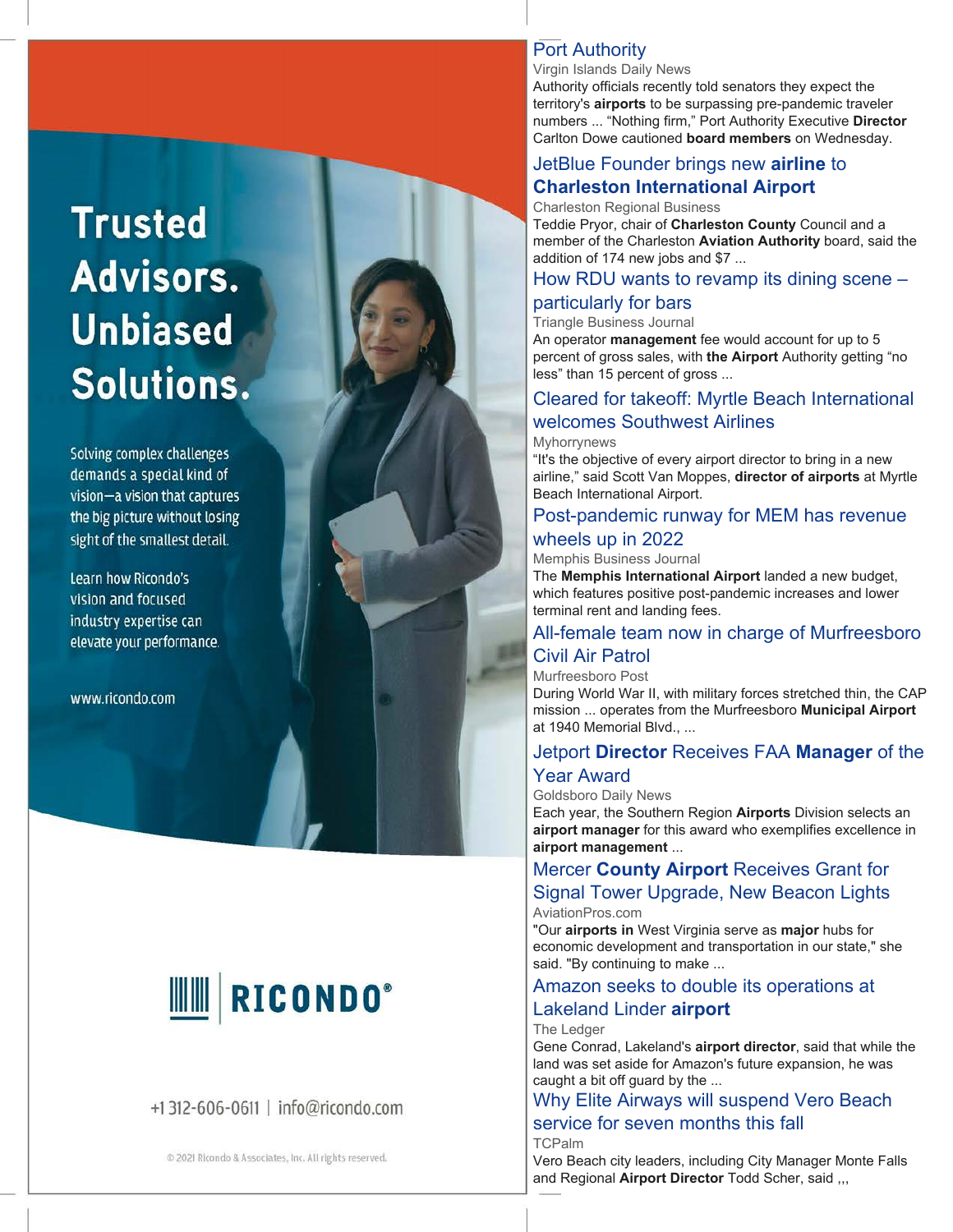# [Ormond Beach Municipal](https://www.google.com/url?rct=j&sa=t&url=https://www.ormondbeachobserver.com/article/ormond-beach-municipal-airport-runway-extension-reduced-by-400-feet&ct=ga&cd=CAEYACoTOTIzMjQ1MDg2NTY4NDE0Njg5MjIcOGVjYjY3MWRlZmVkNjgxZTpjb206ZW46VVM6Ug&usg=AFQjCNGzV85V24GxvGraF_Eq9gagxAUXOA) **[Airport](https://www.google.com/url?rct=j&sa=t&url=https://www.ormondbeachobserver.com/article/ormond-beach-municipal-airport-runway-extension-reduced-by-400-feet&ct=ga&cd=CAEYACoTOTIzMjQ1MDg2NTY4NDE0Njg5MjIcOGVjYjY3MWRlZmVkNjgxZTpjb206ZW46VVM6Ug&usg=AFQjCNGzV85V24GxvGraF_Eq9gagxAUXOA)** [runway extension reduced by 400 feet](https://www.google.com/url?rct=j&sa=t&url=https://www.ormondbeachobserver.com/article/ormond-beach-municipal-airport-runway-extension-reduced-by-400-feet&ct=ga&cd=CAEYACoTOTIzMjQ1MDg2NTY4NDE0Njg5MjIcOGVjYjY3MWRlZmVkNjgxZTpjb206ZW46VVM6Ug&usg=AFQjCNGzV85V24GxvGraF_Eq9gagxAUXOA)

Ormond Beach Observer

As the airport is most often utilized by flight training schools, **Airport Manager** Steven Lichliter said the longer runway will allow the smaller aircraft to ...

#### [Miami-Dade Police Teams Up With FPL To End Human Trafficking In South Florida](https://www.google.com/url?rct=j&sa=t&url=https://miami.cbslocal.com/2021/05/26/miami-dade-police-teams-up-with-fpl-to-end-human-trafficking-in-south-florida/&ct=ga&cd=CAEYAyoTOTk1NDEwMjc3MDI3MzA2NzU3NTIcMTQ4MGYwY2FmOWIyMTEyZTpjb206ZW46VVM6Ug&usg=AFQjCNGm4LFqh-PfIFTX2U6otshM1hXc_A) CBS Miami

... the Senior **Director** of External Affairs for Miami-Dade County for FPL. ... and exiting our state easily through our ports of Miami and the **airports**.

# [Naples](https://www.google.com/url?rct=j&sa=t&url=https://www.winknews.com/2021/05/26/naples-airport-public-hearings-on-noise/&ct=ga&cd=CAEYACoTODIyMTQ4NTMwODA5Mzk5MTgzMDIcOGVjYjY3MWRlZmVkNjgxZTpjb206ZW46VVM6Ug&usg=AFQjCNHgXMTlZ0DxDJC7cZmjTFcJl8o6EQ) **[Airport](https://www.google.com/url?rct=j&sa=t&url=https://www.winknews.com/2021/05/26/naples-airport-public-hearings-on-noise/&ct=ga&cd=CAEYACoTODIyMTQ4NTMwODA5Mzk5MTgzMDIcOGVjYjY3MWRlZmVkNjgxZTpjb206ZW46VVM6Ug&usg=AFQjCNHgXMTlZ0DxDJC7cZmjTFcJl8o6EQ)** [terminal shuts for repairs, upgrades; public meetings planned on noise](https://www.google.com/url?rct=j&sa=t&url=https://www.winknews.com/2021/05/26/naples-airport-public-hearings-on-noise/&ct=ga&cd=CAEYACoTODIyMTQ4NTMwODA5Mzk5MTgzMDIcOGVjYjY3MWRlZmVkNjgxZTpjb206ZW46VVM6Ug&usg=AFQjCNHgXMTlZ0DxDJC7cZmjTFcJl8o6EQ)

#### Wink News

Offices are also being upgraded. Zach Burch, communications **manager** for the Naples **Airport** Authority, said passengers will have to use the old ...



Small-Firm Service. Large-Firm Results.

Our highly experienced team has been providing transportation solutions across the country for over four decades. We have built long-lasting client relationships using talent, merit, and integrity to provide quality services at a competitive value. Our goal is to provide exemplary client service and solutions that are not only cutting edge, but also financially prudent.

Our clients are the lifeline of our firm, and our team gives 100% on every project.





[NASA testing at Charlotte](https://www.google.com/url?rct=j&sa=t&url=https://www.wsoctv.com/news/local/nasa-testing-charlotte-airport-saves-1-million-gallons-jet-fuel-reduces-delays/A6U5J4RRGBCTTAXJOI647YR6F4/&ct=ga&cd=CAEYBioTMzczNjM0OTU3ODMwOTE0NDEyMTIcOGVjYjY3MWRlZmVkNjgxZTpjb206ZW46VVM6Ug&usg=AFQjCNEwLtJ7Qi4dnMvBcRc5K7Lad1_zCQ) **[airport](https://www.google.com/url?rct=j&sa=t&url=https://www.wsoctv.com/news/local/nasa-testing-charlotte-airport-saves-1-million-gallons-jet-fuel-reduces-delays/A6U5J4RRGBCTTAXJOI647YR6F4/&ct=ga&cd=CAEYBioTMzczNjM0OTU3ODMwOTE0NDEyMTIcOGVjYjY3MWRlZmVkNjgxZTpjb206ZW46VVM6Ug&usg=AFQjCNEwLtJ7Qi4dnMvBcRc5K7Lad1_zCQ)** [saves 1 million gallons of jet fuel, reduces delays](https://www.google.com/url?rct=j&sa=t&url=https://www.wsoctv.com/news/local/nasa-testing-charlotte-airport-saves-1-million-gallons-jet-fuel-reduces-delays/A6U5J4RRGBCTTAXJOI647YR6F4/&ct=ga&cd=CAEYBioTMzczNjM0OTU3ODMwOTE0NDEyMTIcOGVjYjY3MWRlZmVkNjgxZTpjb206ZW46VVM6Ug&usg=AFQjCNEwLtJ7Qi4dnMvBcRc5K7Lad1_zCQ) WSOC Charlotte

... started testing a new way to schedule air traffic at the Charlotte **airport**. ... **airports** around the nation," said Shawn Engelland, ATD project **manager**.

# **[Director](https://www.google.com/url?rct=j&sa=t&url=https://www.usnews.com/news/best-states/louisiana/articles/2021-05-27/director-of-shreveports-airports-resigns&ct=ga&cd=CAEYACoUMTUzOTI0MjA3ODY1ODk2NjQ0NDYyHDE0ODBmMGNhZjliMjExMmU6Y29tOmVuOlVTOlI&usg=AFQjCNEHm_J6-WyBU5IgDbDzM4O1ycUOXQ)** [of Shreveport's](https://www.google.com/url?rct=j&sa=t&url=https://www.usnews.com/news/best-states/louisiana/articles/2021-05-27/director-of-shreveports-airports-resigns&ct=ga&cd=CAEYACoUMTUzOTI0MjA3ODY1ODk2NjQ0NDYyHDE0ODBmMGNhZjliMjExMmU6Y29tOmVuOlVTOlI&usg=AFQjCNEHm_J6-WyBU5IgDbDzM4O1ycUOXQ) **[Airports](https://www.google.com/url?rct=j&sa=t&url=https://www.usnews.com/news/best-states/louisiana/articles/2021-05-27/director-of-shreveports-airports-resigns&ct=ga&cd=CAEYACoUMTUzOTI0MjA3ODY1ODk2NjQ0NDYyHDE0ODBmMGNhZjliMjExMmU6Y29tOmVuOlVTOlI&usg=AFQjCNEHm_J6-WyBU5IgDbDzM4O1ycUOXQ)** [Resigns](https://www.google.com/url?rct=j&sa=t&url=https://www.usnews.com/news/best-states/louisiana/articles/2021-05-27/director-of-shreveports-airports-resigns&ct=ga&cd=CAEYACoUMTUzOTI0MjA3ODY1ODk2NjQ0NDYyHDE0ODBmMGNhZjliMjExMmU6Y29tOmVuOlVTOlI&usg=AFQjCNEHm_J6-WyBU5IgDbDzM4O1ycUOXQ)

U.S. News & World Report

(AP) — The **director** of a north Louisiana city's **airports** is resigning. Shreveport Regional **Airport Director** Wade Davis submitted his resignation ...

## [Cleaner, Greener](https://www.google.com/url?rct=j&sa=t&url=https://www.internationalairportreview.com/article/159729/aviation-sustainable-miami-airport/&ct=ga&cd=CAEYACoTOTA0NTIwNTk2MzI2MTQyMTQ1ODIcMTQ4MGYwY2FmOWIyMTEyZTpjb206ZW46VVM6Ug&usg=AFQjCNFvFOKL09K4eRtzhwbvBKicHKztaw) **[Airports](https://www.google.com/url?rct=j&sa=t&url=https://www.internationalairportreview.com/article/159729/aviation-sustainable-miami-airport/&ct=ga&cd=CAEYACoTOTA0NTIwNTk2MzI2MTQyMTQ1ODIcMTQ4MGYwY2FmOWIyMTEyZTpjb206ZW46VVM6Ug&usg=AFQjCNFvFOKL09K4eRtzhwbvBKicHKztaw)**[: Making Aviation More Sustainable – Miami](https://www.google.com/url?rct=j&sa=t&url=https://www.internationalairportreview.com/article/159729/aviation-sustainable-miami-airport/&ct=ga&cd=CAEYACoTOTA0NTIwNTk2MzI2MTQyMTQ1ODIcMTQ4MGYwY2FmOWIyMTEyZTpjb206ZW46VVM6Ug&usg=AFQjCNFvFOKL09K4eRtzhwbvBKicHKztaw) **[Airport](https://www.google.com/url?rct=j&sa=t&url=https://www.internationalairportreview.com/article/159729/aviation-sustainable-miami-airport/&ct=ga&cd=CAEYACoTOTA0NTIwNTk2MzI2MTQyMTQ1ODIcMTQ4MGYwY2FmOWIyMTEyZTpjb206ZW46VVM6Ug&usg=AFQjCNFvFOKL09K4eRtzhwbvBKicHKztaw)**

International Airport Review

**Director** and **CEO** of Miami International **Airport**, Lester Sola, discusses the significant benefits, both financially and environmentally, resulting from **the** ...

[Alabama](https://www.google.com/url?rct=j&sa=t&url=https://news.bloomberglaw.com/bankruptcy-law/alabama-airport-owner-files-for-muni-bankruptcy-second-in-2021&ct=ga&cd=CAEYCCoTOTIzMTI4ODQzMDI5NTc1NTUxNDIaMTJjMzA5N2VkNzU0OWY3ZTpjb206ZW46VVM&usg=AFQjCNF3OcPyM6HU0TFpClyvzGiRjhX2DQ) **[Airport](https://www.google.com/url?rct=j&sa=t&url=https://news.bloomberglaw.com/bankruptcy-law/alabama-airport-owner-files-for-muni-bankruptcy-second-in-2021&ct=ga&cd=CAEYCCoTOTIzMTI4ODQzMDI5NTc1NTUxNDIaMTJjMzA5N2VkNzU0OWY3ZTpjb206ZW46VVM&usg=AFQjCNF3OcPyM6HU0TFpClyvzGiRjhX2DQ)** [Owner Files for Muni Bankruptcy, Second in 2021](https://www.google.com/url?rct=j&sa=t&url=https://news.bloomberglaw.com/bankruptcy-law/alabama-airport-owner-files-for-muni-bankruptcy-second-in-2021&ct=ga&cd=CAEYCCoTOTIzMTI4ODQzMDI5NTc1NTUxNDIaMTJjMzA5N2VkNzU0OWY3ZTpjb206ZW46VVM&usg=AFQjCNF3OcPyM6HU0TFpClyvzGiRjhX2DQ)

Bloomberg Law

The Perry **County Airport** and Industrial Authority, the owner of a small airport in Marion, Alabama, filed for municipal bankruptcy protection in the ...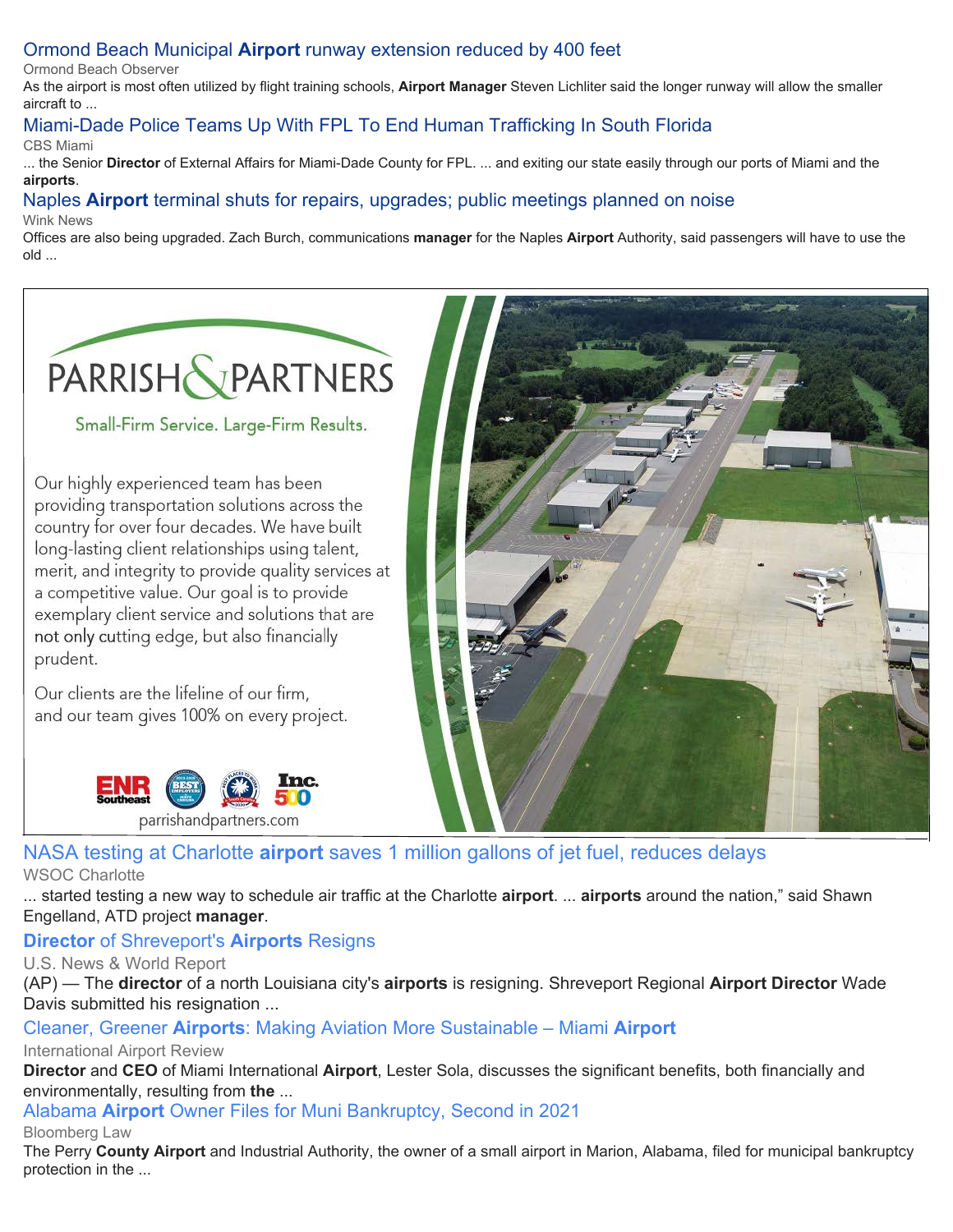[Lamar Advertising Maximizing Regional Exposure With Jetplex Facility](https://www.google.com/url?rct=j&sa=t&url=https://huntsvillebusinessjournal.com/lead/2021/05/27/lamar-advertising-maximizing-regional-exposure-with-jetplex-facility/&ct=ga&cd=CAEYAyoUMTczODUwMjgxNzI4NDkwNDI5MTMyHDhlY2I2NzFkZWZlZDY4MWU6Y29tOmVuOlVTOlI&usg=AFQjCNFTiFYdcajc7rJ7K5B0etZuuiNBag)

Huntsville Business Journal

The **Airport** Authority oversees the industrial park, Huntsville International ... According to Jeff Handley, Lamar vice president and group **manager** in ...

# [Noise, it's sinful': Residents push back against Amazon's proposed expansion at Lakeland Linder](https://www.google.com/url?rct=j&sa=t&url=https://www.theledger.com/story/news/local/2021/05/28/amazon-expansion-lakeland-linder-airport-met-pushback-residents/7454052002/&ct=ga&cd=CAEYDSoUMTEyNzc4MzI0MzY0MjQyNzA2NTEyHDE0ODBmMGNhZjliMjExMmU6Y29tOmVuOlVTOlI&usg=AFQjCNF3CV358VYu_-yqmlVYNgMJeis03A)

The Ledger

Gene Conrad, Lakeland's **airport director**, and city officials are aware of the volume of complaints coming from communities around **the airport** ...

# **ALLEGIANT ANNOUNCES NEW NONSTOP ROUTES TO MAKE SUNNY SUMMER AND FALL VACATION DREAMS COME TRUE**

**Allegiant** (NASDAQ: ALGT) today announces six new nonstop routes for summer and fall vacation travel to premier destinations in Florida and the west. The new offerings include two routes to Phoenix Sky Harbor International Airport (PHX), which Allegiant will serve for the first time in its history. **To celebrate, Allegiant is offering one-way fares on the new routes as low as \$38.\***

"We're hearing nothing but excitement from travelers looking forward to taking some long-overdue vacations," said Drew Wells, Allegiant's senior vice president of revenue and planning. "We are excited to offer travelers even more convenient, nonstop routes to make those dreams of sunny places come true. Whether you're looking to explore the desert southwest or take in the beaches of Florida, we've got your ride – free from the hassle of stops and layovers – at a price you can afford."

The new routes to **St. Pete-Clearwater International Airport (PIE)** include**:**

- **• Bentonville, Ark. via Northwest Arkansas National Airport (XNA)** beginning July 2, 2021 with one-way fares as low as \$38.\*
- **• Provo, Utah via Provo Airport (PVU)** beginning Oct. 7, 2021 with one-way fares as low as \$99.\*

# The new route to **Fort Lauderdale-Hollywood International Airport (FLL)**:

**Bentonville, Ark. via Northwest Arkansas National Airport (XNA)** – beginning Oct. 8, 2021 with one-way fares as low as \$38.\*

Flight days, times and the lowest fares can be found only at [Allegiant.com](https://c212.net/c/link/?t=0&l=en&o=3174332-1&h=3294152967&u=http%3A%2F%2Fwww.allegiant.com%2F&a=Allegiant.com).

The new routes to **Phoenix Sky Harbor International Airport (PHX)** include: **Provo, Utah via Provo Airport (PVU)** – beginning Oct. 8, 2021 with one-way fares as low as \$38.\* **Stockton, Calif. via Stockton Metropolitan Airport (SCK) –** beginning Oct. 15, 2021 with one-way fares as low as \$38.\*

# The new route to **Phoenix-Mesa Gateway Airport (AZA):**

**Pittsburgh, Penn. via Pittsburgh International Airport (PIT)** – beginning Aug. 19, 2021 with one-way fares as low as \$89.\*

# **\*About the introductory one-way fares:**

Seats and dates are limited and fares are not available on all flights. Flights must be purchased by May 26, 2021 for travel by Jan. 3, 2022. Price displayed includes taxes, carrier charges & government fees. Fare rules, routes and schedules are subject to change without notice. Optional baggage charges and additional restrictions may apply. For more details, optional services and baggage fees, please visit [Allegiant.com.](https://c212.net/c/link/?t=0&l=en&o=3174332-1&h=612777694&u=http%3A%2F%2Fallegiant.com%2F&a=Allegiant.com)

# **Allegiant – Together We FlyTM**

Las Vegas-based Allegiant (NASDAQ: ALGT) is an integrated travel company with an airline at its heart, focused on connecting customers with the people, places and experiences that matter most. Since 1999, Allegiant Air has linked travelers in small-to-medium cities to world-class vacation destinations with all-nonstop flights and industry-low average fares. Today, Allegiant's all-Airbus fleet serves communities across the nation, with base airfares less than half the cost of the average domestic roundtrip ticket. For more information, visit us at [Allegiant.com.](http://allegiant.com/) Media information, including photos, is available at [http://gofly.us/iiFa303wrtF](https://c212.net/c/link/?t=0&l=en&o=3174332-1&h=3821869966&u=https%3A%2F%2Fc212.net%2Fc%2Flink%2F%3Ft%3D0%26l%3Den%26o%3D3008513-1%26h%3D3830454561%26u%3Dhttp%253A%252F%252Fgofly.us%252FiiFa303wrtF%26a%3Dhttp%253A%252F%252Fgofly.us%252FiiFa303wrtF&a=http%3A%2F%2Fgofly.us%2FiiFa303wrtF)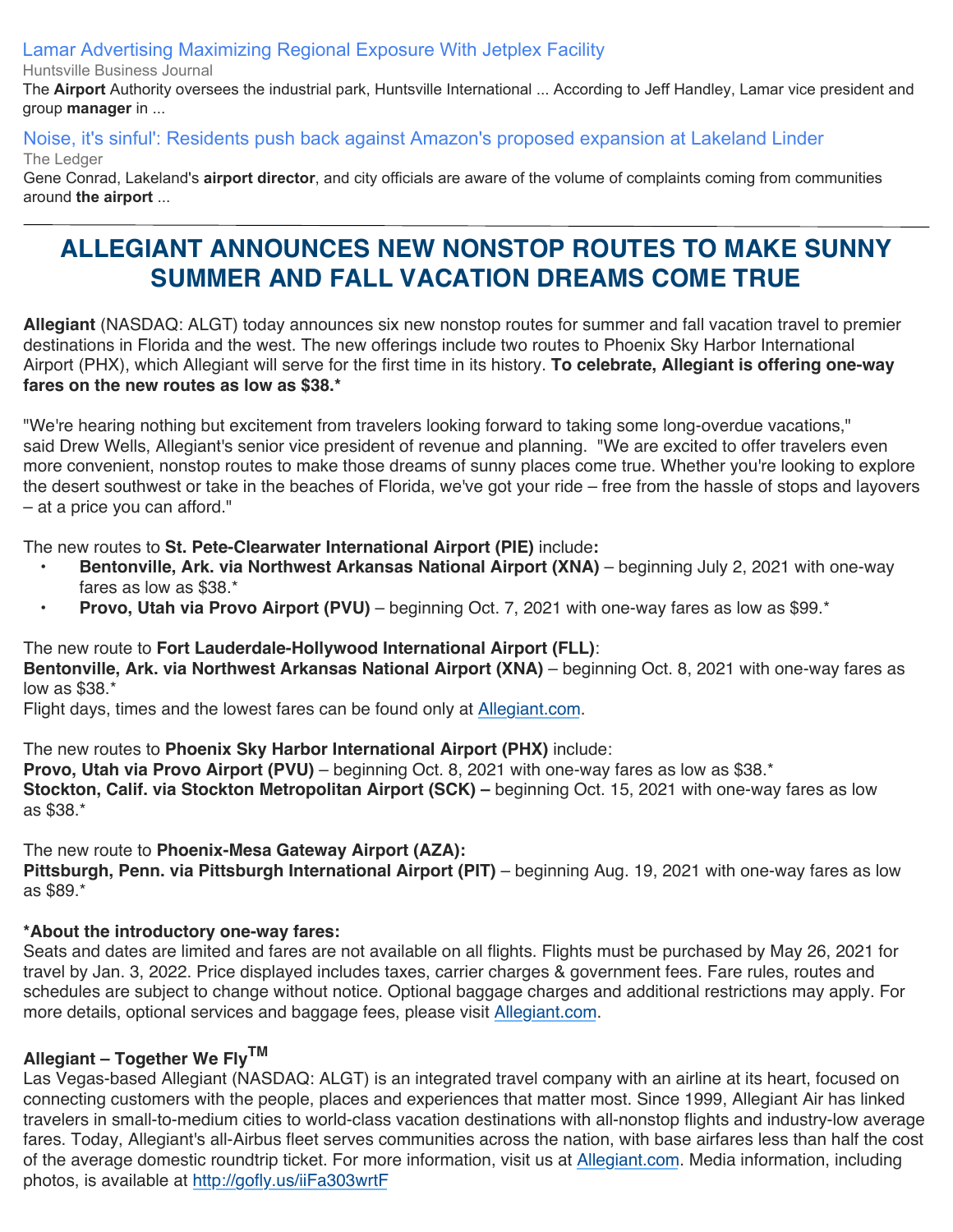# [New Orleans](https://www.google.com/url?rct=j&sa=t&url=https://www.aviationpros.com/airports/press-release/21226955/louis-armstrong-international-airport-new-orleans-airport-achieves-high-scores-in-customer-service-surveys&ct=ga&cd=CAEYDioTNTM5NDAyOTE3MTQzNDc1NDc1NTIcMTQ4MGYwY2FmOWIyMTEyZTpjb206ZW46VVM6Ug&usg=AFQjCNG_-CMkunbc4tnhfXlWS8C97ibR1A) **[Airport](https://www.google.com/url?rct=j&sa=t&url=https://www.aviationpros.com/airports/press-release/21226955/louis-armstrong-international-airport-new-orleans-airport-achieves-high-scores-in-customer-service-surveys&ct=ga&cd=CAEYDioTNTM5NDAyOTE3MTQzNDc1NDc1NTIcMTQ4MGYwY2FmOWIyMTEyZTpjb206ZW46VVM6Ug&usg=AFQjCNG_-CMkunbc4tnhfXlWS8C97ibR1A)** [Achieves High Scores in Customer Service Surveys](https://www.google.com/url?rct=j&sa=t&url=https://www.aviationpros.com/airports/press-release/21226955/louis-armstrong-international-airport-new-orleans-airport-achieves-high-scores-in-customer-service-surveys&ct=ga&cd=CAEYDioTNTM5NDAyOTE3MTQzNDc1NDc1NTIcMTQ4MGYwY2FmOWIyMTEyZTpjb206ZW46VVM6Ug&usg=AFQjCNG_-CMkunbc4tnhfXlWS8C97ibR1A)

#### AviationPros.com

Louis Armstrong New Orleans International **Airport** (MSY) on June 15, ... Among the 23 U.S. **airports** serving over 5 million passengers per year that ... that our passengers have recognized our efforts," said Kevin Dolliole, **Director** of ...

# [May passenger counts at the Myrtle Beach International](https://www.google.com/url?rct=j&sa=t&url=https://www.wbtw.com/home/may-passenger-counts-at-the-myrtle-beach-international-airport-break-new-record/&ct=ga&cd=CAEYASoTNTM5NDAyOTE3MTQzNDc1NDc1NTIcMTQ4MGYwY2FmOWIyMTEyZTpjb206ZW46VVM6Ug&usg=AFQjCNHSngkeZ4OkRC6WEZF1INBo-BmZIQ) **[Airport](https://www.google.com/url?rct=j&sa=t&url=https://www.wbtw.com/home/may-passenger-counts-at-the-myrtle-beach-international-airport-break-new-record/&ct=ga&cd=CAEYASoTNTM5NDAyOTE3MTQzNDc1NDc1NTIcMTQ4MGYwY2FmOWIyMTEyZTpjb206ZW46VVM6Ug&usg=AFQjCNHSngkeZ4OkRC6WEZF1INBo-BmZIQ)** [break new record](https://www.google.com/url?rct=j&sa=t&url=https://www.wbtw.com/home/may-passenger-counts-at-the-myrtle-beach-international-airport-break-new-record/&ct=ga&cd=CAEYASoTNTM5NDAyOTE3MTQzNDc1NDc1NTIcMTQ4MGYwY2FmOWIyMTEyZTpjb206ZW46VVM6Ug&usg=AFQjCNHSngkeZ4OkRC6WEZF1INBo-BmZIQ)

#### WBTW

**Director of Airports**. "While the airport team anticipated heavy traffic in 2021, passenger counts continue to surpass expectations, a trend we expect will ...

#### [Greenbrier Valley](https://www.google.com/url?rct=j&sa=t&url=https://www.aviationpros.com/airports/news/21226945/greenbrier-valley-airports-passenger-count-soars&ct=ga&cd=CAEYCCoTNTM5NDAyOTE3MTQzNDc1NDc1NTIcMTQ4MGYwY2FmOWIyMTEyZTpjb206ZW46VVM6Ug&usg=AFQjCNGCYEYO1IeZd_xKWWZwSmc0CKpJyA) **[Airport's](https://www.google.com/url?rct=j&sa=t&url=https://www.aviationpros.com/airports/news/21226945/greenbrier-valley-airports-passenger-count-soars&ct=ga&cd=CAEYCCoTNTM5NDAyOTE3MTQzNDc1NDc1NTIcMTQ4MGYwY2FmOWIyMTEyZTpjb206ZW46VVM6Ug&usg=AFQjCNGCYEYO1IeZd_xKWWZwSmc0CKpJyA)** [Passenger Count Soars](https://www.google.com/url?rct=j&sa=t&url=https://www.aviationpros.com/airports/news/21226945/greenbrier-valley-airports-passenger-count-soars&ct=ga&cd=CAEYCCoTNTM5NDAyOTE3MTQzNDc1NDc1NTIcMTQ4MGYwY2FmOWIyMTEyZTpjb206ZW46VVM6Ug&usg=AFQjCNGCYEYO1IeZd_xKWWZwSmc0CKpJyA)

AviationPros.com

"We are so happy to see passenger traffic rebounding at this pace," **airport director** Brian Belcher said in a June 11 media release. "We know there is a ...

#### [Gov. Justice joins MHIRJ to celebrate expansion of West Virginia Service Center](https://www.google.com/url?rct=j&sa=t&url=https://governor.wv.gov/News/press-releases/2021/Pages/Gov.-Justice-joins-MHIRJ-to-celebrate-expansion-of-West-Virginia-Service-Center.aspx&ct=ga&cd=CAEYCioTNTM5NDAyOTE3MTQzNDc1NDc1NTIcMTQ4MGYwY2FmOWIyMTEyZTpjb206ZW46VVM6Ug&usg=AFQjCNGPfg4eetsoSziNt0F3Dkdy7pVACQ)

#### Governor Jim Justice

Jim Justice joined **executives** with MHI RJ Aviation Group (MHIRJ), along ... of the Benedum **Airport** Authority, particularly **Airport Director** Rick Rock, ...

#### [Spring 2021 Alumnotes – Florida Tech News](https://www.google.com/url?rct=j&sa=t&url=https://floridanewstimes.com/spring-2021-alumnotes-florida-tech-news/287069/&ct=ga&cd=CAEYEyoTNTM5NDAyOTE3MTQzNDc1NDc1NTIcMTQ4MGYwY2FmOWIyMTEyZTpjb206ZW46VVM6Ug&usg=AFQjCNGip3tw9C9IHbhd9GAOPvpavwXBeQ)

Florida News Times

Choudhary Yarlagadda '86 M.S. was appointed **president** of Chimera ... Justin Lobb '12 was named deputy **director** of aviation for the Naples **Airport** ...

#### [West Virginia's next generation of leaders honored by The State Journal, WV News](https://www.google.com/url?rct=j&sa=t&url=https://www.wvnews.com/news/wvnews/west-virginias-next-generation-of-leaders-honored-by-the-state-journal-wv-news/article_06bc1258-d2be-5593-828c-6d5df29a32b5.html&ct=ga&cd=CAEYACoTNTEzNjUyNzY5MDQ4MTA4Mzc4NTIcOGVjYjY3MWRlZmVkNjgxZTpjb206ZW46VVM6Ug&usg=AFQjCNG_M330hkTVnUSCi94Z9b2_gSQMjQ)

WV News

... Kylea Radcliff, Project Manager, The Thrasher Group; Dominique Ranieri, Assistant **Airport Director**, Yeager Airport; Tia Reppert, Director of Human ...

#### [GSP Introduces New Major Restaurant Brand](https://www.google.com/url?rct=j&sa=t&url=https://www.aviationpros.com/airports/airport-revenue/concessionaire-retail/press-release/21227279/greenvillespartanburg-international-airport-gsp-gsp-introduces-new-major-restaurant-brand&ct=ga&cd=CAEYDCoTNjIyMjk3NDc2NDcyMjY3NTkxNjIcMTQ4MGYwY2FmOWIyMTEyZTpjb206ZW46VVM6Ug&usg=AFQjCNHH6bjdF3QGCCZpFRx9z2_UurAhGg)

#### AviationPros.com

Greenville-Spartanburg International **Airport** (GSP) on June 17, announced plans to open QDOBA Mexican Eats this summer in **the airport's** Grand ...

#### [Study: Yeager brings more than \\$225M to WV economy](https://www.google.com/url?rct=j&sa=t&url=https://www.wowktv.com/news/west-virginia/study-yeager-brings-more-than-225m-to-wv-economy/&ct=ga&cd=CAEYACoUMTczMjIzMTEwMDQwNjQzNzAzNzEyHDE0ODBmMGNhZjliMjExMmU6Y29tOmVuOlVTOlI&usg=AFQjCNERtUcMmqTMHxyebyC1m0H8iE4jLQ)

WOWK 13 News

"We want Yeager **Airport** to be the most important economic engine in West Virginia," said Yeager **Airport Director** and **CEO** Nick Keller. "\$225 million ...

# [Augusta Regional](https://www.google.com/url?rct=j&sa=t&url=https://www.wfxg.com/story/44166825/augusta-regional-airport-receives-dollar4-million-dollars-from-federal-grant&ct=ga&cd=CAEYACoTMjk1Nzk2Mzk0NTA1NzU2Njk5NTIcMTQ4MGYwY2FmOWIyMTEyZTpjb206ZW46VVM6Ug&usg=AFQjCNGaxMGQqbT16WQW_mQa9UcdhlyP3w) **[Airport](https://www.google.com/url?rct=j&sa=t&url=https://www.wfxg.com/story/44166825/augusta-regional-airport-receives-dollar4-million-dollars-from-federal-grant&ct=ga&cd=CAEYACoTMjk1Nzk2Mzk0NTA1NzU2Njk5NTIcMTQ4MGYwY2FmOWIyMTEyZTpjb206ZW46VVM6Ug&usg=AFQjCNGaxMGQqbT16WQW_mQa9UcdhlyP3w)** [receives \\$4 million dollars from federal grant](https://www.google.com/url?rct=j&sa=t&url=https://www.wfxg.com/story/44166825/augusta-regional-airport-receives-dollar4-million-dollars-from-federal-grant&ct=ga&cd=CAEYACoTMjk1Nzk2Mzk0NTA1NzU2Njk5NTIcMTQ4MGYwY2FmOWIyMTEyZTpjb206ZW46VVM6Ug&usg=AFQjCNGaxMGQqbT16WQW_mQa9UcdhlyP3w)

**WFXG** 

... **airports** across the United States \$8 billion dollars in American Rescue Grants as part of the American Rescue plan signed into law by **President** Joe ...

# **[Memphis](https://www.google.com/url?rct=j&sa=t&url=https://centreforaviation.com/news/memphis-shelby-county-airport-authority-approves-fedex-expansion-at-memphis-international-airport-1075376&ct=ga&cd=CAEYBCoUMTc0MjY5NjU0MjYxNzUzNjg5ODAyGmUxZTUwMmM5NzJkOTQ1ZWE6Y29tOmVuOlVT&usg=AFQjCNG_weet7FivPbSZtPuwVJ1PfQc88w)**[-Shelby County](https://www.google.com/url?rct=j&sa=t&url=https://centreforaviation.com/news/memphis-shelby-county-airport-authority-approves-fedex-expansion-at-memphis-international-airport-1075376&ct=ga&cd=CAEYBCoUMTc0MjY5NjU0MjYxNzUzNjg5ODAyGmUxZTUwMmM5NzJkOTQ1ZWE6Y29tOmVuOlVT&usg=AFQjCNG_weet7FivPbSZtPuwVJ1PfQc88w) **[Airport](https://www.google.com/url?rct=j&sa=t&url=https://centreforaviation.com/news/memphis-shelby-county-airport-authority-approves-fedex-expansion-at-memphis-international-airport-1075376&ct=ga&cd=CAEYBCoUMTc0MjY5NjU0MjYxNzUzNjg5ODAyGmUxZTUwMmM5NzJkOTQ1ZWE6Y29tOmVuOlVT&usg=AFQjCNG_weet7FivPbSZtPuwVJ1PfQc88w)** [Authority approves FedEx expansion at](https://www.google.com/url?rct=j&sa=t&url=https://centreforaviation.com/news/memphis-shelby-county-airport-authority-approves-fedex-expansion-at-memphis-international-airport-1075376&ct=ga&cd=CAEYBCoUMTc0MjY5NjU0MjYxNzUzNjg5ODAyGmUxZTUwMmM5NzJkOTQ1ZWE6Y29tOmVuOlVT&usg=AFQjCNG_weet7FivPbSZtPuwVJ1PfQc88w) **[Memphis International](https://www.google.com/url?rct=j&sa=t&url=https://centreforaviation.com/news/memphis-shelby-county-airport-authority-approves-fedex-expansion-at-memphis-international-airport-1075376&ct=ga&cd=CAEYBCoUMTc0MjY5NjU0MjYxNzUzNjg5ODAyGmUxZTUwMmM5NzJkOTQ1ZWE6Y29tOmVuOlVT&usg=AFQjCNG_weet7FivPbSZtPuwVJ1PfQc88w)** [...](https://www.google.com/url?rct=j&sa=t&url=https://centreforaviation.com/news/memphis-shelby-county-airport-authority-approves-fedex-expansion-at-memphis-international-airport-1075376&ct=ga&cd=CAEYBCoUMTc0MjY5NjU0MjYxNzUzNjg5ODAyGmUxZTUwMmM5NzJkOTQ1ZWE6Y29tOmVuOlVT&usg=AFQjCNG_weet7FivPbSZtPuwVJ1PfQc88w)

CAPA - Centre for Aviation

... at **Memphis International Airport** (Memphis Business Journal, 17-Jun-2021). MSCAA amended its composite lease agreement with the shipping and ...

# **MCFARLAND JOHNSON WELCOMES AVIATION INDUSTRY VETERAN BILL HOGAN**

**McFarland Johnson (MJ)**, a 100% employee-owned planning, engineering, and construction services firm, is proud to welcome Bill Hogan as our National Business Development Director.

As an aviation industry veteran with nearly 30 years of experience, Mr. Hogan has maintained an extensive network of relationships with large and medium-sized airports holding several leadership positions. Bill will oversee business development and continued growth of MJ's current and prospective clients throughout the U.S., including our newly formed technology division InfraSolutions by McFarland Johnson. Bill is actively involved in Airports Council International – North America (ACI-NA), American Association of Airport Executives (AAAE), and serves on several committees. He is also a past board member of the AAAE Northeast, Southeast, and Great Lakes Chapters.

We are certain that Bill is the perfect fit for MJ's employee-owned culture, dedication to clients, and commitment to innovation. Please join us in welcoming Bill to the MJ family!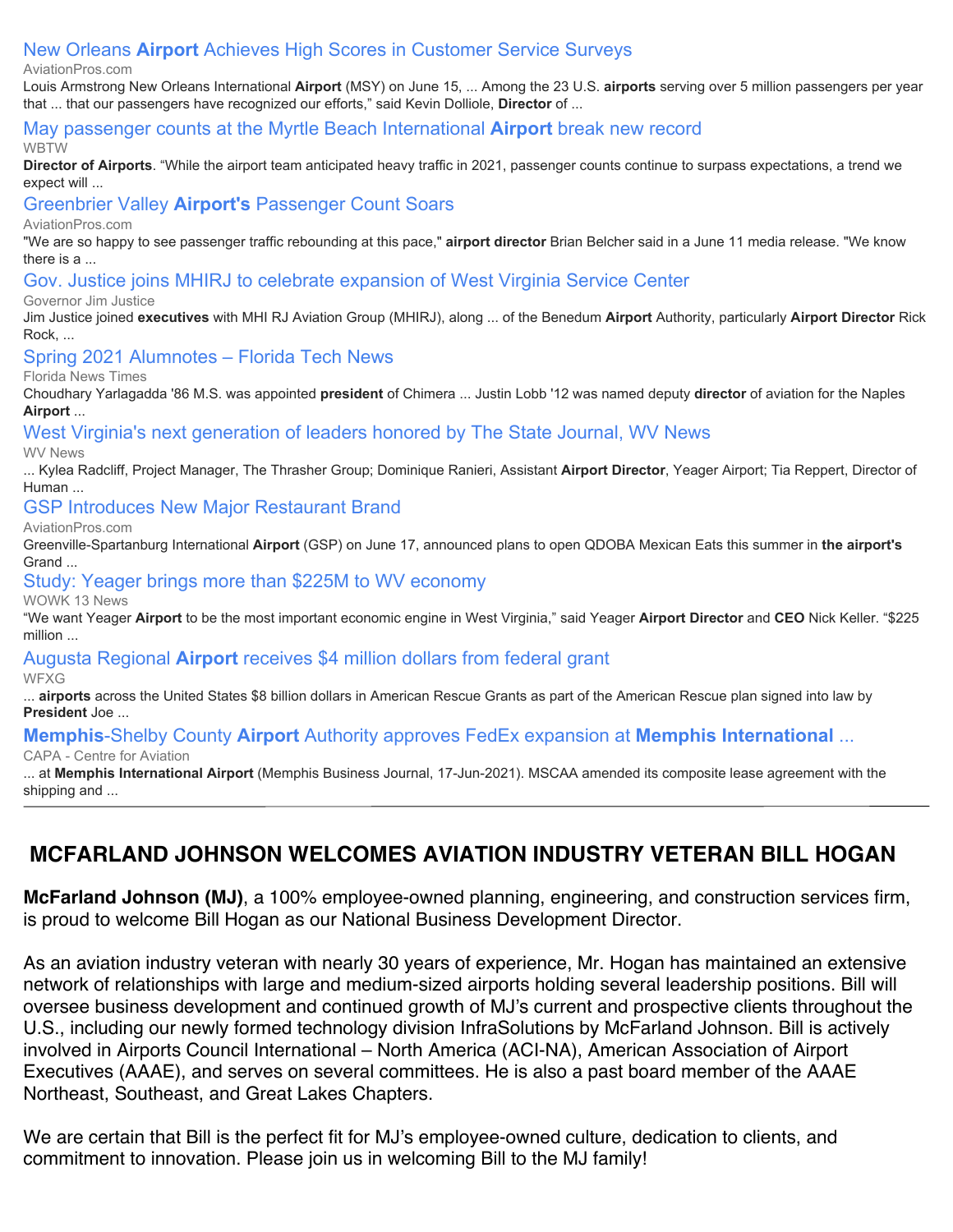# **NEW RESTAURANT AND SNACK OPTIONS OPEN AT BLUE GRASS AIRPORT**

*Lexington, KY – May 26, 2021 –* Passengers at Blue Grass Airport will now have new dining and snack options when they are traveling to/from Lexington. The airport is pleased to announce the opening of the Bourbon Library Bar & Restaurant, a new full-service dining concept operated by the airport's food and beverage partner, Delaware North. Located in Concourse B, this restaurant is also now supplemented with the Snack Barrel, a grab-and-go option for passengers who have less time and are seeking to bring food on their flight.

Open for breakfast, lunch and dinner, the Bourbon Library offers an array of bourbon favorites as well as a selection of southern comfort foods. Passengers can choose amongst menu items such as fried green tomatoes, BBQ bourbon burgers, pulled pork sandwiches and healthy salads. Located next door is the newly constructed Snack Barrel, which offers grab-and-go items such as salads, sandwiches, snacks and beverages. The Snack Barrel has a self-checkout system that provides passengers with speed and convenience.

"As passengers begin flying again, we hope they will be pleasantly surprised by the addition of these new dining options," said Eric Frankl, executive director at Blue Grass Airport. "Our partners at Delaware North have been working diligently during the pandemic to renovate our restaurant facilities and create dining experiences that showcase our region and elevate our service. We encourage travelers to allow time prior to their flight to enjoy these new offerings."

In addition to the Bourbon Library Bar & Restaurant, Blue Grass Airport passengers also have the option of other dining venues including Dunkin' and Sir Veza's Kitchen & Kantina. Sir Veza's, which serves a variety of Mexican favorites, opened in 2020 and provides a casual eating option for passengers. All of these facilities are operated by Delaware North, a family-owned company operating in more than 30 airports and other hospitality venues around the world.

"We are proud to bring a true taste of Lexington and Kentucky to Blue Grass Airport with the Bourbon Library Bar & Restaurant," said Joe Gartland, vice president of operations for Delaware North. "With more than 90 locally distilled bourbons to choose from, there are endless cocktail options to pair with the southern-inspired food menu. Travelers in a hurry will also find the market-style convenience of the Snack Barrel to be a welcome addition to the dining choices at the airport."

# [Central Florida](https://www.google.com/url?rct=j&sa=t&url=https://www.clickorlando.com/news/local/2021/05/28/central-florida-airports-settle-dispute-over-use-of-orlando-in-name/&ct=ga&cd=CAEYACoUMTgxNDM4NDA1MDMyOTM0Mzc2MTgyHDE0ODBmMGNhZjliMjExMmU6Y29tOmVuOlVTOlI&usg=AFQjCNFYUxcS3sYrxdMFeH6H60DvRjIdaQ) **[airports](https://www.google.com/url?rct=j&sa=t&url=https://www.clickorlando.com/news/local/2021/05/28/central-florida-airports-settle-dispute-over-use-of-orlando-in-name/&ct=ga&cd=CAEYACoUMTgxNDM4NDA1MDMyOTM0Mzc2MTgyHDE0ODBmMGNhZjliMjExMmU6Y29tOmVuOlVTOlI&usg=AFQjCNFYUxcS3sYrxdMFeH6H60DvRjIdaQ)** [settle dispute over use of Orlando in name](https://www.google.com/url?rct=j&sa=t&url=https://www.clickorlando.com/news/local/2021/05/28/central-florida-airports-settle-dispute-over-use-of-orlando-in-name/&ct=ga&cd=CAEYACoUMTgxNDM4NDA1MDMyOTM0Mzc2MTgyHDE0ODBmMGNhZjliMjExMmU6Y29tOmVuOlVTOlI&usg=AFQjCNFYUxcS3sYrxdMFeH6H60DvRjIdaQ)

## WKMG News 6 & ClickOrlando

... forward to a bright future as Melbourne Orlando International **Airport**, the coastal gateway to Central Florida," Greg Donovan, MLB Executive **Director** ...

# [Titans CB Janoris Jenkins: Rolls-Royce was stolen from Atlanta](https://www.google.com/url?rct=j&sa=t&url=https://www.yardbarker.com/nfl/articles/titans_cb_janoris_jenkins_rolls_royce_was_stolen_from_atlanta_airport/s1_13132_35023766&ct=ga&cd=CAEYACoUMTY3MTQxNjcwNTQ0ODkzOTIwNzcyHDhlY2I2NzFkZWZlZDY4MWU6Y29tOmVuOlVTOlI&usg=AFQjCNHiKq_LxbuxdcJuBBIfLZi9ct__VQ) **[airport](https://www.google.com/url?rct=j&sa=t&url=https://www.yardbarker.com/nfl/articles/titans_cb_janoris_jenkins_rolls_royce_was_stolen_from_atlanta_airport/s1_13132_35023766&ct=ga&cd=CAEYACoUMTY3MTQxNjcwNTQ0ODkzOTIwNzcyHDhlY2I2NzFkZWZlZDY4MWU6Y29tOmVuOlVTOlI&usg=AFQjCNHiKq_LxbuxdcJuBBIfLZi9ct__VQ)**

## Yardbarker

Guardiola even said so himself back in 2015 when he named Tuchel and Antonio Conte as the two **managers** of the future (Tuchel has also made clear ...

# [Melbourne](https://www.google.com/url?rct=j&sa=t&url=https://www.orlandosentinel.com/news/transportation/os-ne-melbourne-orlando-airport-name-settlement-20210529-r4fiz64dqfaizmmj3lway4nrcm-story.html&ct=ga&cd=CAEYACoTMzQzMTQ0NzgxMjYxMjYwOTM4MDIcMTQ4MGYwY2FmOWIyMTEyZTpjb206ZW46VVM6Ug&usg=AFQjCNF9SeL6mcKmhRgCrX_JPIfDYWSngw) **[airport](https://www.google.com/url?rct=j&sa=t&url=https://www.orlandosentinel.com/news/transportation/os-ne-melbourne-orlando-airport-name-settlement-20210529-r4fiz64dqfaizmmj3lway4nrcm-story.html&ct=ga&cd=CAEYACoTMzQzMTQ0NzgxMjYxMjYwOTM4MDIcMTQ4MGYwY2FmOWIyMTEyZTpjb206ZW46VVM6Ug&usg=AFQjCNF9SeL6mcKmhRgCrX_JPIfDYWSngw)** [changes name after settling fight with Orlando](https://www.google.com/url?rct=j&sa=t&url=https://www.orlandosentinel.com/news/transportation/os-ne-melbourne-orlando-airport-name-settlement-20210529-r4fiz64dqfaizmmj3lway4nrcm-story.html&ct=ga&cd=CAEYACoTMzQzMTQ0NzgxMjYxMjYwOTM4MDIcMTQ4MGYwY2FmOWIyMTEyZTpjb206ZW46VVM6Ug&usg=AFQjCNF9SeL6mcKmhRgCrX_JPIfDYWSngw) **[airport](https://www.google.com/url?rct=j&sa=t&url=https://www.orlandosentinel.com/news/transportation/os-ne-melbourne-orlando-airport-name-settlement-20210529-r4fiz64dqfaizmmj3lway4nrcm-story.html&ct=ga&cd=CAEYACoTMzQzMTQ0NzgxMjYxMjYwOTM4MDIcMTQ4MGYwY2FmOWIyMTEyZTpjb206ZW46VVM6Ug&usg=AFQjCNF9SeL6mcKmhRgCrX_JPIfDYWSngw)**

Orlando Sentinel

"Both **airports** value regionalism and share a common goal of providing world class traveler experiences," said Greg Donovan, executive **director** of ...

# [Old](https://www.google.com/url?rct=j&sa=t&url=https://www.myplainview.com/news/article/Old-airport-terminal-a-potential-gem-for-film-16213078.php&ct=ga&cd=CAEYACoTNzI5NDE2MTAwODI1MjYwNTU4OTIcOGVjYjY3MWRlZmVkNjgxZTpjb206ZW46VVM6Ug&usg=AFQjCNF1rht9OPnoI6CvNsDZ6qAVpZsNBQ) **[airport](https://www.google.com/url?rct=j&sa=t&url=https://www.myplainview.com/news/article/Old-airport-terminal-a-potential-gem-for-film-16213078.php&ct=ga&cd=CAEYACoTNzI5NDE2MTAwODI1MjYwNTU4OTIcOGVjYjY3MWRlZmVkNjgxZTpjb206ZW46VVM6Ug&usg=AFQjCNF1rht9OPnoI6CvNsDZ6qAVpZsNBQ)** [terminal a potential 'gem' for film industry](https://www.google.com/url?rct=j&sa=t&url=https://www.myplainview.com/news/article/Old-airport-terminal-a-potential-gem-for-film-16213078.php&ct=ga&cd=CAEYACoTNzI5NDE2MTAwODI1MjYwNTU4OTIcOGVjYjY3MWRlZmVkNjgxZTpjb206ZW46VVM6Ug&usg=AFQjCNF1rht9OPnoI6CvNsDZ6qAVpZsNBQ)

Plainview Daily Herald

NEW ORLEANS (AP) — When **Aviation Director** Kevin Dolliole looks at the mostly abandoned former south terminal at Louis Armstrong New Orleans ...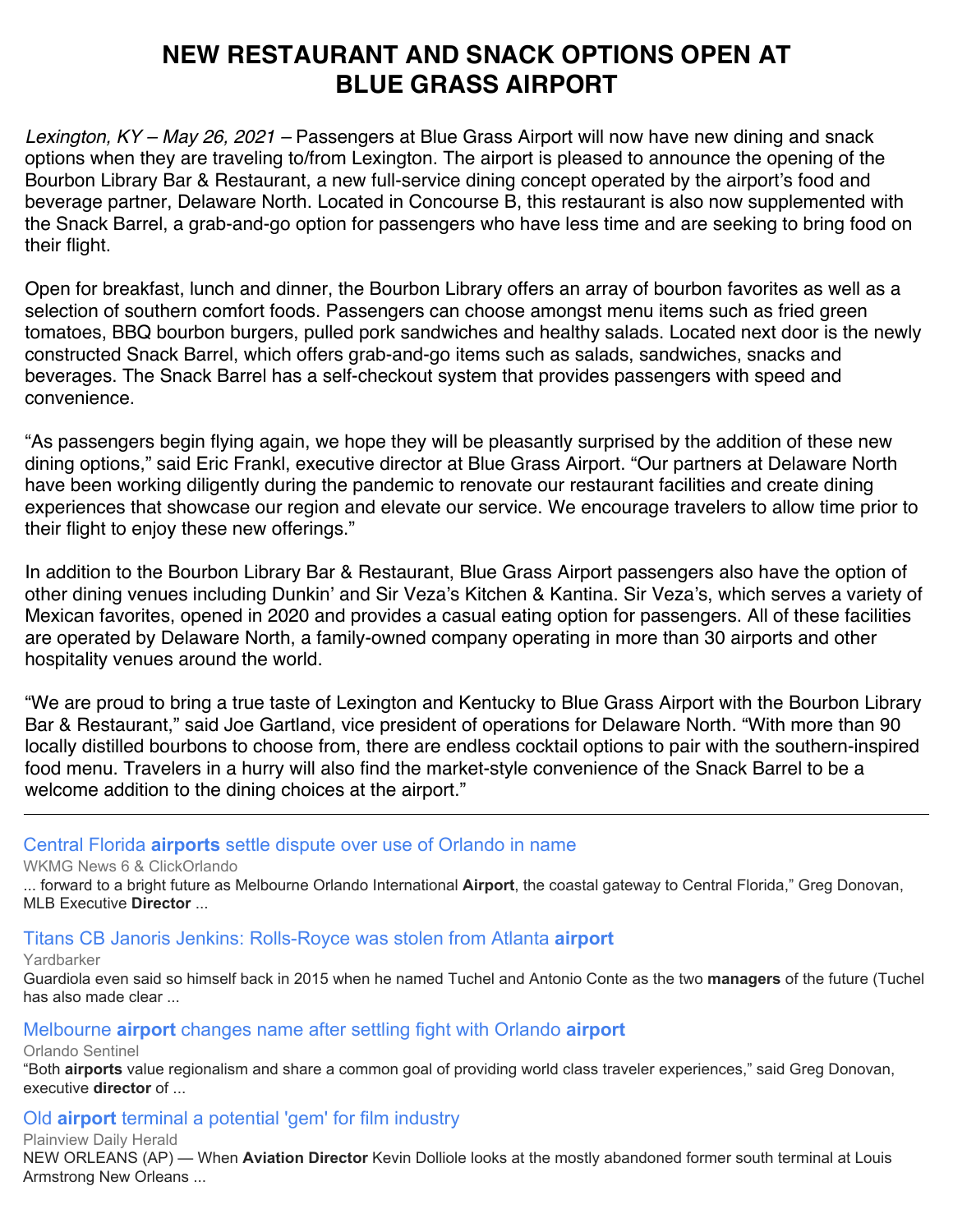['Gem of an](https://www.google.com/url?rct=j&sa=t&url=https://www.djournal.com/news/business/gem-of-an-airport-joe-wheeler-looks-ahead-tupelo-regional-director/article_e74e70b9-78bb-53ca-b33c-6123965e4f2f.html&ct=ga&cd=CAEYACoTODg2MzE5NzM2MDI1OTAzMTQ1MjIcMTQ4MGYwY2FmOWIyMTEyZTpjb206ZW46VVM6Ug&usg=AFQjCNFc6EOoHDKr5B09EVG2eyEUAsPxWQ) **[airport](https://www.google.com/url?rct=j&sa=t&url=https://www.djournal.com/news/business/gem-of-an-airport-joe-wheeler-looks-ahead-tupelo-regional-director/article_e74e70b9-78bb-53ca-b33c-6123965e4f2f.html&ct=ga&cd=CAEYACoTODg2MzE5NzM2MDI1OTAzMTQ1MjIcMTQ4MGYwY2FmOWIyMTEyZTpjb206ZW46VVM6Ug&usg=AFQjCNFc6EOoHDKr5B09EVG2eyEUAsPxWQ)**[': Joe Wheeler looks ahead Tupelo Regional](https://www.google.com/url?rct=j&sa=t&url=https://www.djournal.com/news/business/gem-of-an-airport-joe-wheeler-looks-ahead-tupelo-regional-director/article_e74e70b9-78bb-53ca-b33c-6123965e4f2f.html&ct=ga&cd=CAEYACoTODg2MzE5NzM2MDI1OTAzMTQ1MjIcMTQ4MGYwY2FmOWIyMTEyZTpjb206ZW46VVM6Ug&usg=AFQjCNFc6EOoHDKr5B09EVG2eyEUAsPxWQ) **[director](https://www.google.com/url?rct=j&sa=t&url=https://www.djournal.com/news/business/gem-of-an-airport-joe-wheeler-looks-ahead-tupelo-regional-director/article_e74e70b9-78bb-53ca-b33c-6123965e4f2f.html&ct=ga&cd=CAEYACoTODg2MzE5NzM2MDI1OTAzMTQ1MjIcMTQ4MGYwY2FmOWIyMTEyZTpjb206ZW46VVM6Ug&usg=AFQjCNFc6EOoHDKr5B09EVG2eyEUAsPxWQ)**

Northeast Mississippi Daily Journal

On the job for more than two months, Tupelo Regional **Airport** Executive **Director** Joe Wheeler feels quite at home. His days are busy overseeing **the** ...

# [MHIRJ expansion to bring up to 800 jobs to Bridgeport, West Virginia](https://www.google.com/url?rct=j&sa=t&url=https://www.wvnews.com/news/wvnews/mhirj-expansion-to-bring-up-to-800-jobs-to-bridgeport-west-virginia/article_db34aec7-7dc1-54f9-8876-c824978f526a.html&ct=ga&cd=CAEYASoTODg2MzE5NzM2MDI1OTAzMTQ1MjIcMTQ4MGYwY2FmOWIyMTEyZTpjb206ZW46VVM6Ug&usg=AFQjCNEjhz32mXo8cKKNtcJoISIJ-x_W9Q)

WV News

North Central West Virginia **Airport Director** Rick Rock explains plans and renderings of MHIRJ's planned expansion. Office of Gov. Jim Justice.

[Orlando International](https://www.google.com/url?rct=j&sa=t&url=https://centreforaviation.com/news/orlando-international-airport-official-domestic-to-international-split-has-shifted-to-94-to-6-1075039&ct=ga&cd=CAEYACoUMTUzNzM1NTUxODQ5NzYzMTIxNjkyHDE0ODBmMGNhZjliMjExMmU6Y29tOmVuOlVTOlI&usg=AFQjCNGPMXTBcI_JkfRMF7bT2AzmURBKyQ) **[Airport](https://www.google.com/url?rct=j&sa=t&url=https://centreforaviation.com/news/orlando-international-airport-official-domestic-to-international-split-has-shifted-to-94-to-6-1075039&ct=ga&cd=CAEYACoUMTUzNzM1NTUxODQ5NzYzMTIxNjkyHDE0ODBmMGNhZjliMjExMmU6Y29tOmVuOlVTOlI&usg=AFQjCNGPMXTBcI_JkfRMF7bT2AzmURBKyQ)** [official: Domestic-to-international split has shifted to 94% to 6%](https://www.google.com/url?rct=j&sa=t&url=https://centreforaviation.com/news/orlando-international-airport-official-domestic-to-international-split-has-shifted-to-94-to-6-1075039&ct=ga&cd=CAEYACoUMTUzNzM1NTUxODQ5NzYzMTIxNjkyHDE0ODBmMGNhZjliMjExMmU6Y29tOmVuOlVTOlI&usg=AFQjCNGPMXTBcI_JkfRMF7bT2AzmURBKyQ)

CAPA - Centre for Aviation

... International **Airport** senior **director** of marketing and air service development Vicki Jaramillo said **the airport's** 87% to 13% domestic-tointernational ...

# **Frontier Airlines Announces Nonstop Memphis-Las Vegas Service Service will run two times weekly beginning August 12**

MEMPHIS, TENN. (June 22, 2021) – Frontier Airlines has announced that it will begin nonstop flights between Memphis International Airport (MEM) and Las Vegas McCarran International Airport (LAS) starting August 12. The service will run twice weekly, on Thursday and Sunday. The airline will utilize a 186-seat Airbus 320 aircraft for the flight.

Tickets are now on sale at [www.flyfrontier.com](http://www.flyfrontier.com/). Frontier previously offered Memphis-Las Vegas service from August 2017 until January 2019. Las Vegas will become Frontier's third Memphis route, joining Denver and Orlando.

"We at MEM are excited to add another option to a destination as popular as Las Vegas," said Pace Cooper, Chairman of the Board of Commissioners for the Memphis-Shelby County Airport Authority. "Frontier's expansion of its Memphis service is a clear indicator that the Memphis market is making progress in rebounding from the pandemic."

"We're excited to announce new nonstop flights from Memphis International Airport to Las Vegas beginning this August, joining Frontier's nonstop service from MEM to Denver and Orlando," said Tyri Squyres, vice president of marketing, Frontier Airlines. "Frontier is focused on 'Low Fares Done Right' and this new service will provide an affordable and convenient option for local residents to visit one of the top entertainment destinations in the world."

Schedule (subject to change): Memphis to Las Vegas

- Departs: 10:18 pm (CT)
- Arrives: 11:51 pm (PT)
- Las Vegas to Memphis
- Departs: 9 am (PT)
- Arrives: 2:25 pm (CT)
- •

For more MEM flight information, visit [http://www.flymemphis.com/flights.](http://www.flymemphis.com/flights)

[Broadmoor Golf Resort? Asheville](https://www.google.com/url?rct=j&sa=t&url=https://www.citizen-times.com/story/news/2021/06/21/broadmoor-golf-resort-hotel-asheville-airport-says-wheels-turning/5294904001/&ct=ga&cd=CAEYACoSODg0NDk1MjQ1MzA0MDM0NDIyMhwxNDgwZjBjYWY5YjIxMTJlOmNvbTplbjpVUzpS&usg=AFQjCNGcMBsDkzRXrn-52JSue3VAiN1L-A) **[airport](https://www.google.com/url?rct=j&sa=t&url=https://www.citizen-times.com/story/news/2021/06/21/broadmoor-golf-resort-hotel-asheville-airport-says-wheels-turning/5294904001/&ct=ga&cd=CAEYACoSODg0NDk1MjQ1MzA0MDM0NDIyMhwxNDgwZjBjYWY5YjIxMTJlOmNvbTplbjpVUzpS&usg=AFQjCNGcMBsDkzRXrn-52JSue3VAiN1L-A)** [says wheels are turning on 'The Village'](https://www.google.com/url?rct=j&sa=t&url=https://www.citizen-times.com/story/news/2021/06/21/broadmoor-golf-resort-hotel-asheville-airport-says-wheels-turning/5294904001/&ct=ga&cd=CAEYACoSODg0NDk1MjQ1MzA0MDM0NDIyMhwxNDgwZjBjYWY5YjIxMTJlOmNvbTplbjpVUzpS&usg=AFQjCNGcMBsDkzRXrn-52JSue3VAiN1L-A)

Asheville Citizen-Times

**The airport** purchased the golf course for \$2.75 million in August, and Executive **Director** Lew Bleiweis told Mills River Town Council in May that **the** ...

[Interim](https://www.google.com/url?rct=j&sa=t&url=https://bizmagsb.com/2021/06/21/interim-director-lays-out-priorities-for-shreveport-airports/&ct=ga&cd=CAEYASoUMTYwNTY5MTM0MDYwMTUzODEyMDIyHDhlY2I2NzFkZWZlZDY4MWU6Y29tOmVuOlVTOlI&usg=AFQjCNFXtjIEWzgdxjYYys7mypXvFr9tmw) **[Director](https://www.google.com/url?rct=j&sa=t&url=https://bizmagsb.com/2021/06/21/interim-director-lays-out-priorities-for-shreveport-airports/&ct=ga&cd=CAEYASoUMTYwNTY5MTM0MDYwMTUzODEyMDIyHDhlY2I2NzFkZWZlZDY4MWU6Y29tOmVuOlVTOlI&usg=AFQjCNFXtjIEWzgdxjYYys7mypXvFr9tmw)** [lays out priorities for Shreveport](https://www.google.com/url?rct=j&sa=t&url=https://bizmagsb.com/2021/06/21/interim-director-lays-out-priorities-for-shreveport-airports/&ct=ga&cd=CAEYASoUMTYwNTY5MTM0MDYwMTUzODEyMDIyHDhlY2I2NzFkZWZlZDY4MWU6Y29tOmVuOlVTOlI&usg=AFQjCNFXtjIEWzgdxjYYys7mypXvFr9tmw) **[airports](https://www.google.com/url?rct=j&sa=t&url=https://bizmagsb.com/2021/06/21/interim-director-lays-out-priorities-for-shreveport-airports/&ct=ga&cd=CAEYASoUMTYwNTY5MTM0MDYwMTUzODEyMDIyHDhlY2I2NzFkZWZlZDY4MWU6Y29tOmVuOlVTOlI&usg=AFQjCNFXtjIEWzgdxjYYys7mypXvFr9tmw)** [- BIZ - Northwest Louisiana](https://www.google.com/url?rct=j&sa=t&url=https://bizmagsb.com/2021/06/21/interim-director-lays-out-priorities-for-shreveport-airports/&ct=ga&cd=CAEYASoUMTYwNTY5MTM0MDYwMTUzODEyMDIyHDhlY2I2NzFkZWZlZDY4MWU6Y29tOmVuOlVTOlI&usg=AFQjCNFXtjIEWzgdxjYYys7mypXvFr9tmw)

BIZ - Northwest Louisiana

Interim **Airport Director** Stephanie Tucker laid out her four focus areas for the Shreveport Regional and Downtown Airports during the Shreveport ...

[Hawkins Field in Jackson recognized as national historic landmark](https://www.google.com/url?rct=j&sa=t&url=https://www.wjtv.com/news/local-news/hawkins-field-in-jackson-recognized-as-national-historic-landmark/&ct=ga&cd=CAEYBioTODY4MTIyOTEwMTE3OTAyMTQ1NTIaMTJjMzA5N2VkNzU0OWY3ZTpjb206ZW46VVM&usg=AFQjCNEe9Z_ffviBV6WaV2Gm6qBzOPwddQ)

#### WJTV

(WJTV) – Before there was a Jackson Medgar Evers **International Airport**, ... in our valued country," said **Municipal Airport** Authority CEO Paul Brown.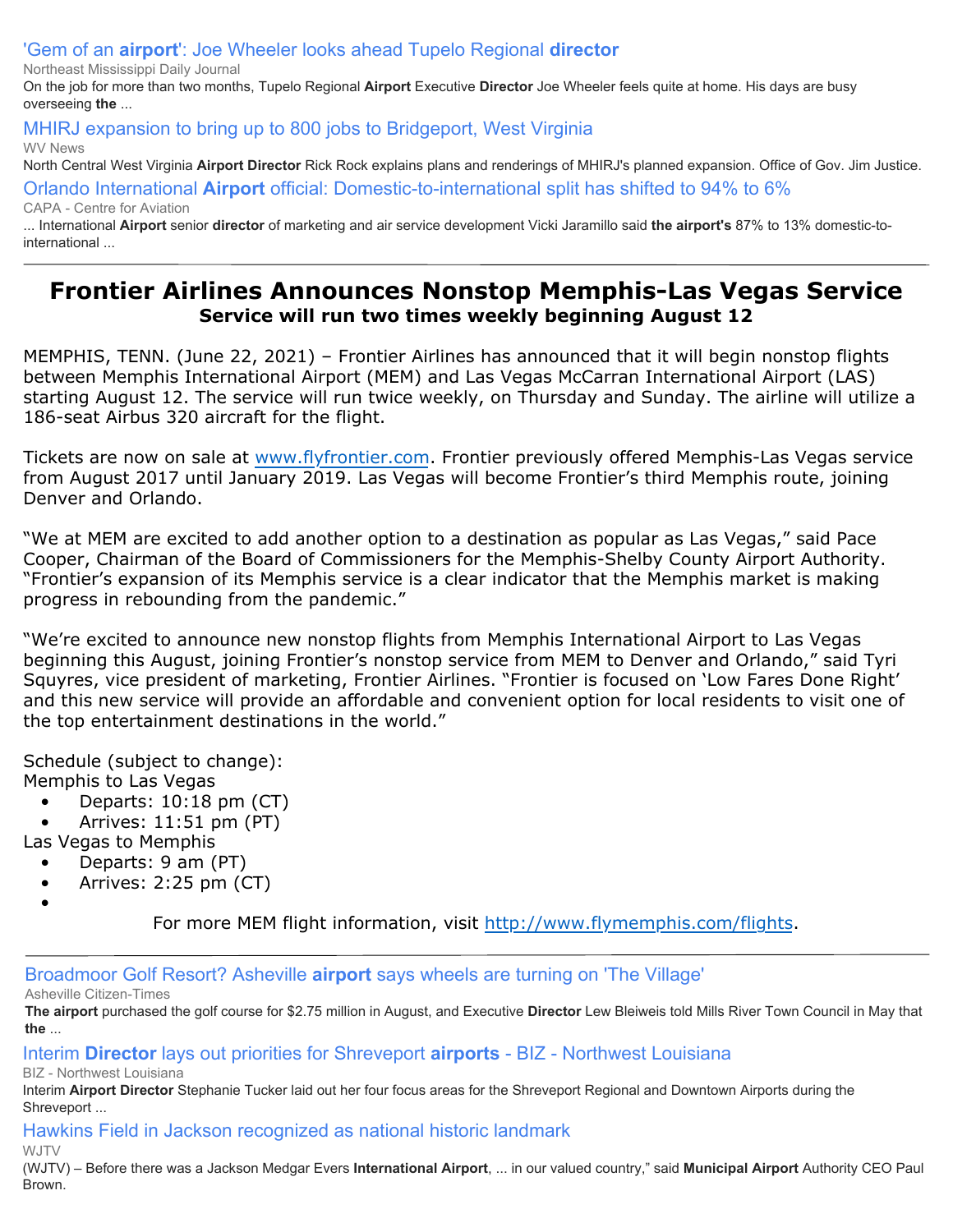# [Albert Whitted](https://www.google.com/url?rct=j&sa=t&url=https://stpetecatalyst.com/albert-whitted-airport-wraps-up-4-5m-project-prepares-for-more/&ct=ga&cd=CAEYACoUMTMyMTc3ODMyNzA5ODc2NTkwNzcyHDhlY2I2NzFkZWZlZDY4MWU6Y29tOmVuOlVTOlI&usg=AFQjCNHrAopTSR_oV0VT06pVpzOi4fMDlA) **[Airport](https://www.google.com/url?rct=j&sa=t&url=https://stpetecatalyst.com/albert-whitted-airport-wraps-up-4-5m-project-prepares-for-more/&ct=ga&cd=CAEYACoUMTMyMTc3ODMyNzA5ODc2NTkwNzcyHDhlY2I2NzFkZWZlZDY4MWU6Y29tOmVuOlVTOlI&usg=AFQjCNHrAopTSR_oV0VT06pVpzOi4fMDlA)** [wraps up \\$4.5M project, prepares for more](https://www.google.com/url?rct=j&sa=t&url=https://stpetecatalyst.com/albert-whitted-airport-wraps-up-4-5m-project-prepares-for-more/&ct=ga&cd=CAEYACoUMTMyMTc3ODMyNzA5ODc2NTkwNzcyHDhlY2I2NzFkZWZlZDY4MWU6Y29tOmVuOlVTOlI&usg=AFQjCNHrAopTSR_oV0VT06pVpzOi4fMDlA)

#### St Pete Catalyst

"We are in the midst of our master plan with shifting and building new runways so they could slightly accommodate a larger fleet," said **airport manager** ...

[Frontier Airlines Launches Pilot Hiring Program with Embry-Riddle](https://www.google.com/url?rct=j&sa=t&url=https://www.floridatrend.com/article/31456/frontier-airlines-launches-pilot-hiring-program-with-embry-riddle&ct=ga&cd=CAEYACoTOTA2MTU2MTI3MjI0NzA4NzU0NzIcOGVjYjY3MWRlZmVkNjgxZTpjb206ZW46VVM6Ug&usg=AFQjCNFChBjcIRp5HCFhlBSSNZ0htsrs7g)

#### Florida Trend

... air traffic and **airport management**, astronomy, human factors psychology, meteorology, spaceflight operations, urban air mobility and much more.

[Myrtle Beach International](https://www.google.com/url?rct=j&sa=t&url=https://www.wbtw.com/news/grand-strand/myrtle-beach-international-airport-terminal-expansion-getting-back-on-track-amid-record-numbers/&ct=ga&cd=CAEYACoTNDc0MTA5NTEyNzkwOTE1NDk0ODIcMTQ4MGYwY2FmOWIyMTEyZTpjb206ZW46VVM6Ug&usg=AFQjCNGGGPlIFsg9By-J9U8eCW6ZQQLhvw) **[airport](https://www.google.com/url?rct=j&sa=t&url=https://www.wbtw.com/news/grand-strand/myrtle-beach-international-airport-terminal-expansion-getting-back-on-track-amid-record-numbers/&ct=ga&cd=CAEYACoTNDc0MTA5NTEyNzkwOTE1NDk0ODIcMTQ4MGYwY2FmOWIyMTEyZTpjb206ZW46VVM6Ug&usg=AFQjCNGGGPlIFsg9By-J9U8eCW6ZQQLhvw)** [terminal expansion getting back on track amid record numbers](https://www.google.com/url?rct=j&sa=t&url=https://www.wbtw.com/news/grand-strand/myrtle-beach-international-airport-terminal-expansion-getting-back-on-track-amid-record-numbers/&ct=ga&cd=CAEYACoTNDc0MTA5NTEyNzkwOTE1NDk0ODIcMTQ4MGYwY2FmOWIyMTEyZTpjb206ZW46VVM6Ug&usg=AFQjCNGGGPlIFsg9By-J9U8eCW6ZQQLhvw) WBTW

Now that the pandemic seems to be waning, **the airport** is seeing record numbers of flights and passengers. **Airport Director** Scott Van Moppes told the ...

**[Airport](https://www.google.com/url?rct=j&sa=t&url=https://www.newsandsentinel.com/news/local-news/2021/06/airport-authority-approves-dealership-lease/&ct=ga&cd=CAEYACoTMzc1ODMxNjI4MTkxMzY5MjYzMDIcOGVjYjY3MWRlZmVkNjgxZTpjb206ZW46VVM6Ug&usg=AFQjCNEApaXlTY0nHxMkIXkiMOs6zTxbNA)** [Authority approves dealership lease](https://www.google.com/url?rct=j&sa=t&url=https://www.newsandsentinel.com/news/local-news/2021/06/airport-authority-approves-dealership-lease/&ct=ga&cd=CAEYACoTMzc1ODMxNjI4MTkxMzY5MjYzMDIcOGVjYjY3MWRlZmVkNjgxZTpjb206ZW46VVM6Ug&usg=AFQjCNEApaXlTY0nHxMkIXkiMOs6zTxbNA)

#### Parkersburg News

**Airport manager** Glen Kelly said he was approached by a local businessman last year who expressed interest in leasing one of the private hangers at ...

**[Charleston airport](https://www.google.com/url?rct=j&sa=t&url=https://www.postandcourier.com/business/charleston-airport-pays-1-5m-to-settle-lawsuit-in-property-dispute-near-runways-end/article_b12127ca-ca1a-11eb-ba56-43c6b1bee0be.html&ct=ga&cd=CAEYACoUMTA4MTk5NzQyMTI0MjE3MjQ0MTAyGjMyNjhmNWZjZDY0NjIzMmM6Y29tOmVuOlVT&usg=AFQjCNE4QQrNVD2LN6ujuL0x8OwLrjXKgQ)** [pays \\$1.5M to settle lawsuit in property dispute near runway's end](https://www.google.com/url?rct=j&sa=t&url=https://www.postandcourier.com/business/charleston-airport-pays-1-5m-to-settle-lawsuit-in-property-dispute-near-runways-end/article_b12127ca-ca1a-11eb-ba56-43c6b1bee0be.html&ct=ga&cd=CAEYACoUMTA4MTk5NzQyMTI0MjE3MjQ0MTAyGjMyNjhmNWZjZDY0NjIzMmM6Y29tOmVuOlVT&usg=AFQjCNE4QQrNVD2LN6ujuL0x8OwLrjXKgQ)

#### Charleston Post Courier

"If we want to control the property rights of others, then we should own the land," **Charleston County Aviation Authority** CEO Elliott Summey said after the ...

#### [Swoop Announces Three New Destinations Ahead of Third Anniversary](https://www.google.com/url?rct=j&sa=t&url=https://www.prnewswire.com/news-releases/swoop-announces-three-new-destinations-ahead-of-third-anniversary-301313330.html&ct=ga&cd=CAEYACoUMTA3MTY1NDIyMTQzNjY3NjM3NDkyHDE0ODBmMGNhZjliMjExMmU6Y29tOmVuOlVTOlI&usg=AFQjCNGvkJhdo21z0GqS06g2t6apOAV24g)

**PRNewswire** 

"We are very pleased Swoop selected Orlando Sanford International **Airport** (SFB) to access the Orlando market," said Tom Nolan, **President** & **CEO**, ...

# **St. Pete-Clearwater Adds Swoop**

Swoop, Canada's leading ultra-low-cost carrier (ULCC), today unveiled plans to add three new U.S. destinations to its network with non-stop flights to St. Pete-Clearwater (PIE), San Diego (SAN), and Orlando Sanford (SFB) beginning this winter.

"Swoop is celebrating three years of bringing ultra-low fares to Canadians and we are thrilled to continue expanding on our success with the introduction of San Diego, Orlando Sanford and St. Pete-Clearwater to our network," said Bert van der Stege, Head of Commercial & Finance, Swoop. "We are pleased to be providing our travellers looking to explore the U.S. this winter with even more choice and affordable options."

The addition of the three new sun destinations to Swoop's network comes as the airline readies to celebrate its third anniversary of flying on June 20. Since introducing the ultra-low-cost air travel model in Canada, the airline has served 3 million travellers, establishing itself as the ultra-low-cost carrier of choice for Canadians. As provincial vaccinations and phased re-opening plans progress, Swoop continues to see an increase in demand as Canadians look to book that long awaited winter getaway south of the border.

Say hello to sunny St. Pete-Clearwater.

With non-stop flights and its proximity to Tampa Bay, Swoop's service to sunny St. Pete-Clearwater will begin on November 5 from Toronto and on November 9 from Hamilton.

"We are excited to welcome Canada based Swoop to our family of airlines", said St. Pete-Clearwater International (PIE) Airport Director, Tom Jewsbury. "Canadians will have a convenient, non-stop option to fly to our award-winning destination from Toronto and Hamilton, Canada, and many will want to visit as the borders reopen! Being one of only a few of Swoop's U.S. destinations, we are confident that sunny St. Pete-Clearwater area will be a popular one. We want to thank our partners at Visit St. Pete/Clearwater and Volaire Aviation for helping us make this possible."

"We are delighted to see Swoop add ultra-low-cost options to the Sunshine State from Hamilton for the upcoming winter travel season. Travelling between airports like Hamilton International, Orlando Sanford and St. Pete-Clearwater has become increasingly appealing to passengers looking for a comfortable travel experience that a smaller airport can offer," said Cathie Puckering, President & CEO, John C. Munro Hamilton International Airport. "Hamilton International remains committed alongside Swoop to serving the local community and ensuring people can return to the skies comfortably and get to where the need to go with confidence."